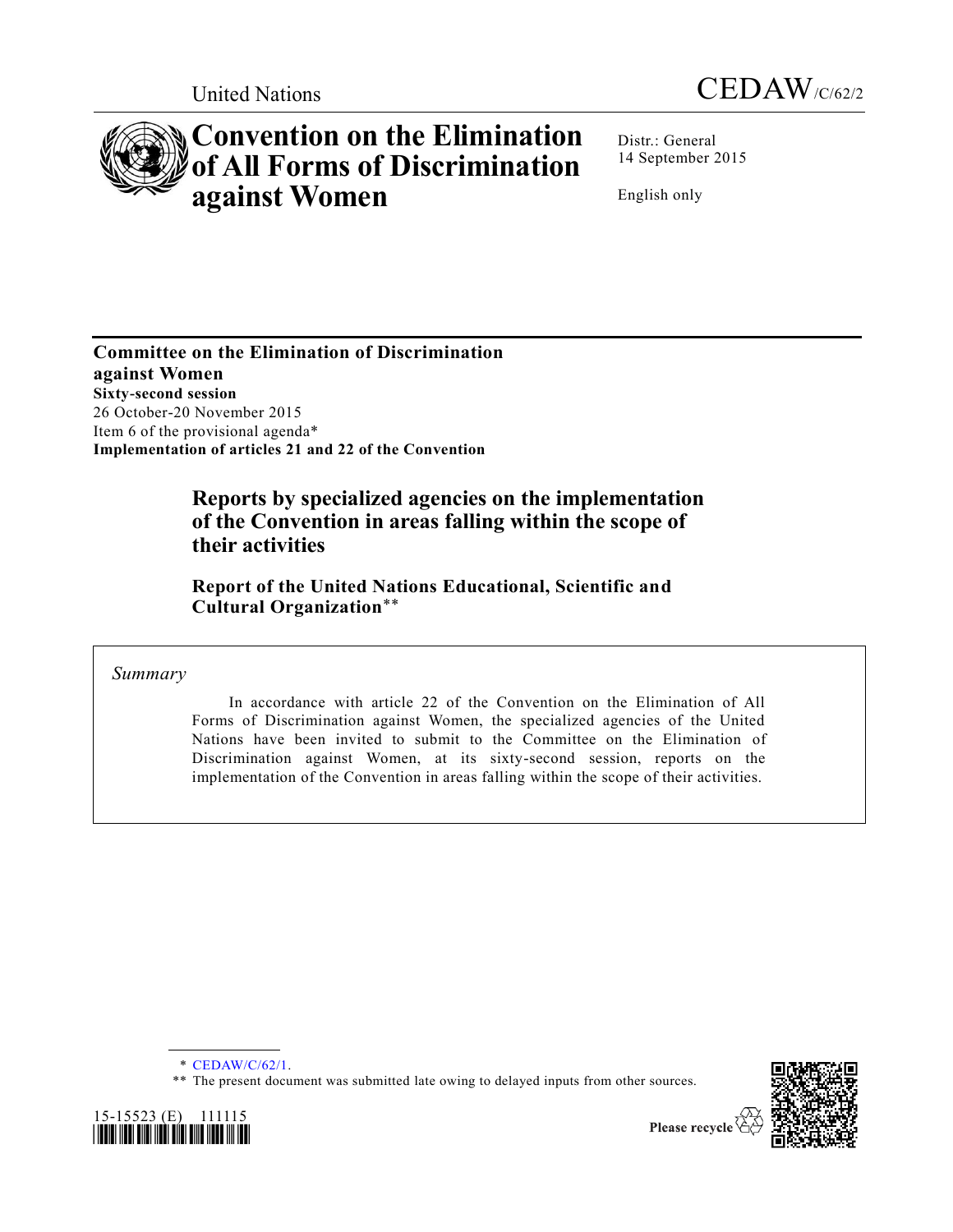### **I. Introduction**

1. At its sixty-second session, the Committee on the Elimination of Discrimination against Women will examine the national reports of the following countries: Lebanon, Liberia, Madagascar, Malawi, Portugal, Russian Federation, Slovakia, Slovenia, Timor-Leste, United Arab Emirates and Uzbekistan.

2. As a specialized agency of the United Nations, the United Nations Educational, Scientific and Cultural Organization (UNESCO) contributes to the building of peace, the alleviation of poverty, sustainable development and intercultural dialogue through education, the sciences, culture and communication and information. In accordance with the UNESCO medium-term strategy for 2008- 2013, gender equality was designated as one of the two global priorities of the Organization and it continues to be a global priority for the period 2014 -2021. The gender equality priority is pursued through a two-pronged approach, (a) genderspecific programming and (b) mainstreaming of gender equality perspectives in all of the UNESCO fields of competence.

3. UNESCO has a major role and responsibility within the United Nations system for the implementation of the Convention on the Elimination of All Forms of Discrimination against Women. Article 10 of the Convention provides that "States Parties shall take all appropriate measures to eliminate discrimination against women in order to ensure to them equal rights with men in the field of education…". The right to education is at the very heart of the UNESCO mission and represents an integral part of its constitutional mandate.

4. Efforts by UNESCO to promote women's empowerment, women's rights and gender equality are guided by its medium-term strategy for 2014-2021, its organization-wide gender equality action plan for 2014-2021, which supports and guides the implementation of its global priority of gender equa lity, the Convention on the Elimination of All Forms of Discrimination against Women, the Beijing Platform for Action and UNESCO biennial and quadrennial programme and budget documents, as well as resolutions and international and regional instruments relevant to its areas of action.

5. The UNESCO commitment to pursuing the priority of gender equality is facilitated by the Division for Gender Equality in the Office of the Director-General. As the UNESCO focal point for gender equality, the Division provides policy guidance and recommendations to senior management and programme sectors for mainstreaming gender equality considerations in UNESCO policies, strategies and programmes; carries out capacity-building; monitors gender parity and work-life balance within the secretariat and develops and establishes partnerships with other United Nations bodies, regional bodies, intergovernmental organizations, non-governmental organizations, private foundations and private sector partners that support women's empowerment and gender equality initiatives.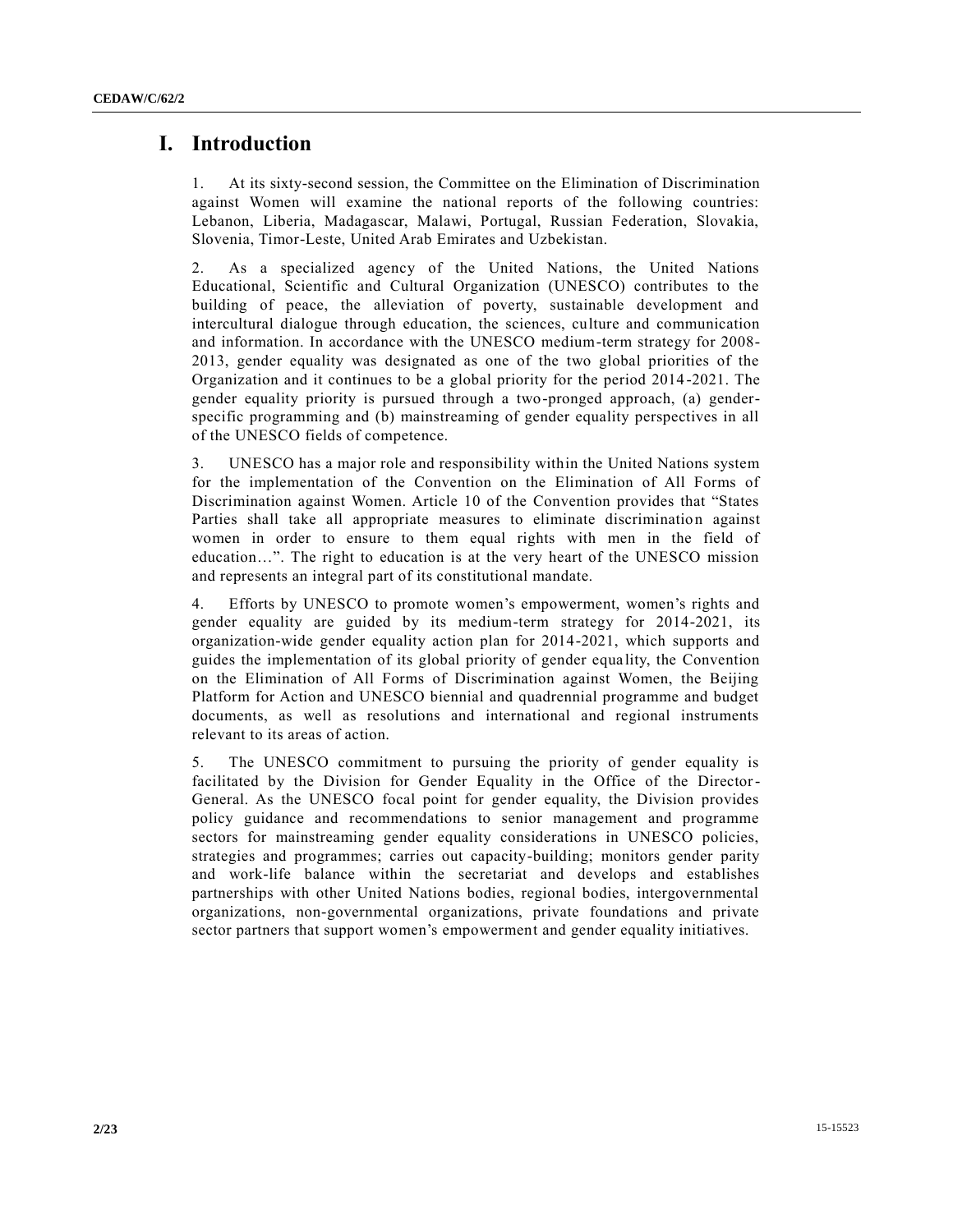### **II. Measures taken to implement the provisions of the Convention in the countries to be considered at the sixty-second session**

#### **Lebanon**

6. Lebanon is party to the UNESCO Convention against Discrimination in Education of 1960 and ratified it on 27 October 1964, but did not report to the seventh consultation of UNESCO member States on the implementation of the Convention and the recommendation against discrimination in education.

7. Under article 7 of the Constitution, all Lebanese are equal before the law. They enjoy equal civil and political rights and are equally bound by public obligations and duties without any distinction.

8. Article 10 guarantees that education shall be free insofar as it is not contrary to public order and morals and does not affect the dignity of any religions or sects. There is to be no violation of the right of religious communities to have their own schools, provided they follow the general rules regulating public instruction, which are issued by the State.

9. Since at least 1955, the Government of Lebanon has adopted a policy of providing free education for all children at the primary level. In 1998, primary education up to the age of 12 became mandatory. Children with disabilities have the same right to an education and the Government covers all expenses in that regard.

10. In Lebanon, English or French with Arabic are taught from the early years in schools. The literacy rate in Lebanon is one of the highest in the Middle East region and is among the highest in the world. Education is compulsory from 6 to 15 years, being the basic education phase. It is divided into five cycles split into three phases: preschool education, basic education and secondary education, the latter ending with a baccalaureate or a "professional certificate", both of which grant access to tertiary education.

11. Five years of primary education is mandatory and is available free to all Lebanese children. Intermediate education is a four-year cycle, consisting of grades 6-9 for intermediate schools and 1-4 years for vocational schools. Three different tracks are offered at this level: lower secondary is a four-year academic course designed to prepare the student for the baccalaureate examination; the upper primary track consists of three years similar to lower secondary and a fourth year of preparation for entering vocational schools or teacher training institutes; and vocational study is a three-year practical course for less skilled trades. At the end of the cycle, students receive an academic, technical, or professional certificate.

12. Secondary education is intended to help students attain intellectual maturity and obtain the knowledge necessary to choose the appropriate field of higher education compatible with their capabilities, preparing them to pursue such a field of study. It consists of grades 11-13 for academic programmes, or 1-3 years for vocational programmes. Three tracks are available at that level. The secondary normal track consists of three-year training programmes for prospective primary and intermediate school teachers. The Baccalaureate I certificate is awarded to students who pass the official examination given at the end of the twelfth school year and the Baccalaureate II is awarded to students who pass official examinations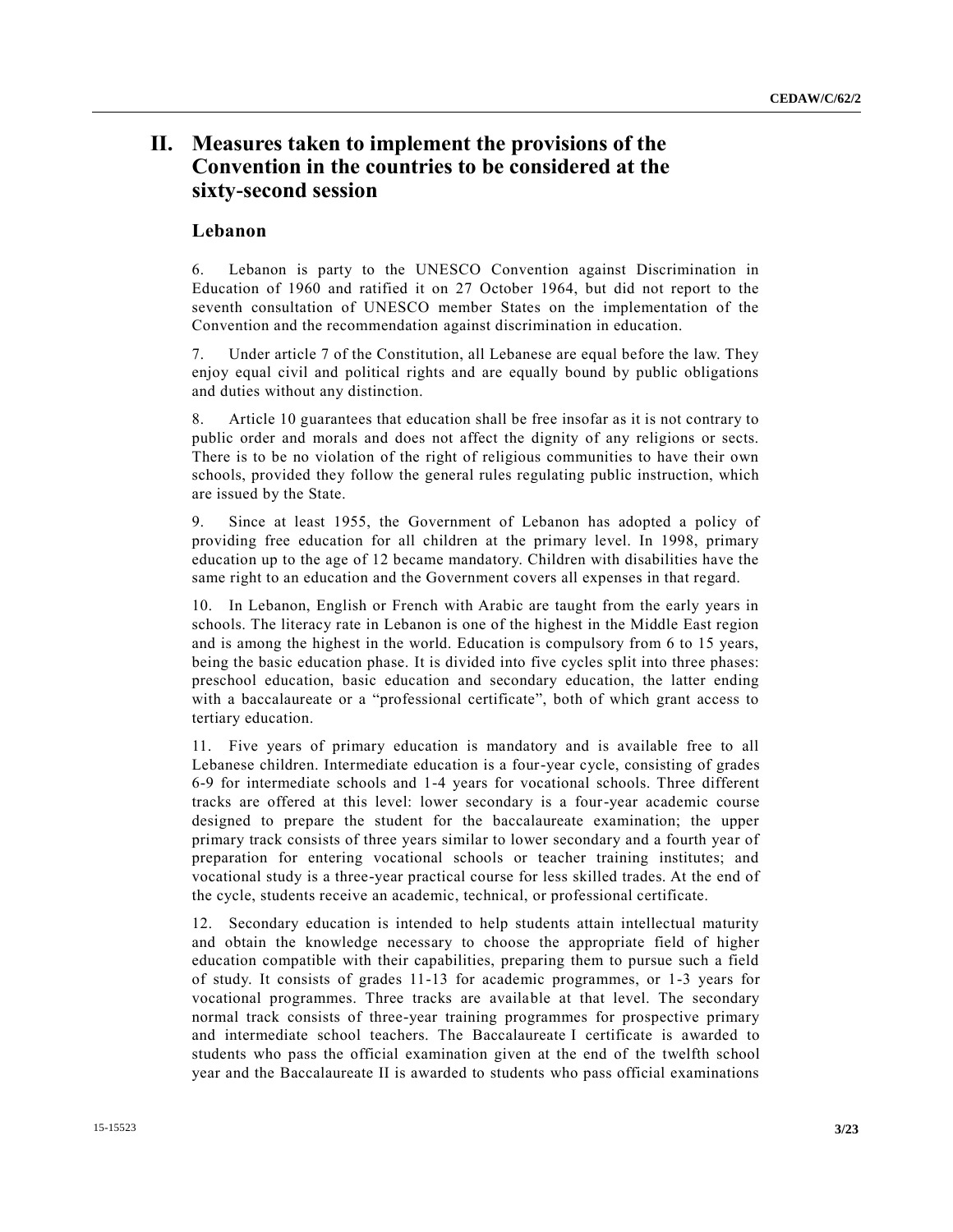at the end of the thirteenth school year. The Baccalaureate II certificate is necessary for admission to institutions of higher education. Many of the courses taken during the thirteenth year are comparable to those at the college freshman level. Palestinian refugees in Lebanon have limited access to public secondary education and most of them are not able to afford the high cost of private secondary educa tion. The United Nations Relief and Works Agency for Palestine Refugees in the Near East (UNRWA) operates three secondary schools in Beirut, Saida and Tyre. The schools operated by UNRWA partially offset the absence of educational opportunities available at the secondary school level.

13. Tertiary education in Lebanon consists of technical and vocational institutes, university colleges, university institutes and universities. The Lebanese University is the only public institution. Lebanon has 41 nationally accredited universities, several of which are internationally recognized.

14. The project on training young media professionals on investigative and election coverage through a gender-based approach targets young media professionals from all media outlets in Lebanon in taking a gender-based approach while covering elections. Through the project UNESCO continues to provide capacity-building to young journalists and, in particular, will focus on both investigative journalism and covering elections, thus contributing to the efforts of young journalists to comply with international norms and ethics, as well as a high standard in terms of output.

15. The objective of the project on strengthening the empowerment of young women and men and their engagement, particularly in democratic processes, in order to promote intercultural dialogue and social inclusion is to encourage an intercultural and inter-confessional dialogue among youth in order to reconcile youth in a context of violence and conflict. The programme assists young people to accept different and diversified opinions, promotes the culture of discussion and contributes to the dismantling of artificial barriers in the education of young people settled by families, by social background or by communities, as well as barriers between the rural and urban environments.

16. The project on supporting gender equality in education currently being implemented aims to address gender discrimination in education and contribute to the achievement of the Millennium Development Goals and "Education for all" goals related to gender equality in the country. Despite the progress made towards gender equality, the living conditions of women and girls are still undermined by discriminatory practices, legal shortfalls, cultural attitudes and enduring stereotypes. The major challenges identified in the field of education include discrepancies in access to education and educational choices, mostly affecting women and girls in rural areas and particularly in higher education, the persistence of gender stereotypes in education and high illiteracy rates.

#### **Liberia**

17. Liberia has been party to the 1960 UNESCO Convention against Discrimination in Education since 1962, but did not respond to the seventh consultation of UNESCO member States on the implementation of the Convention and the recommendation against discrimination in education.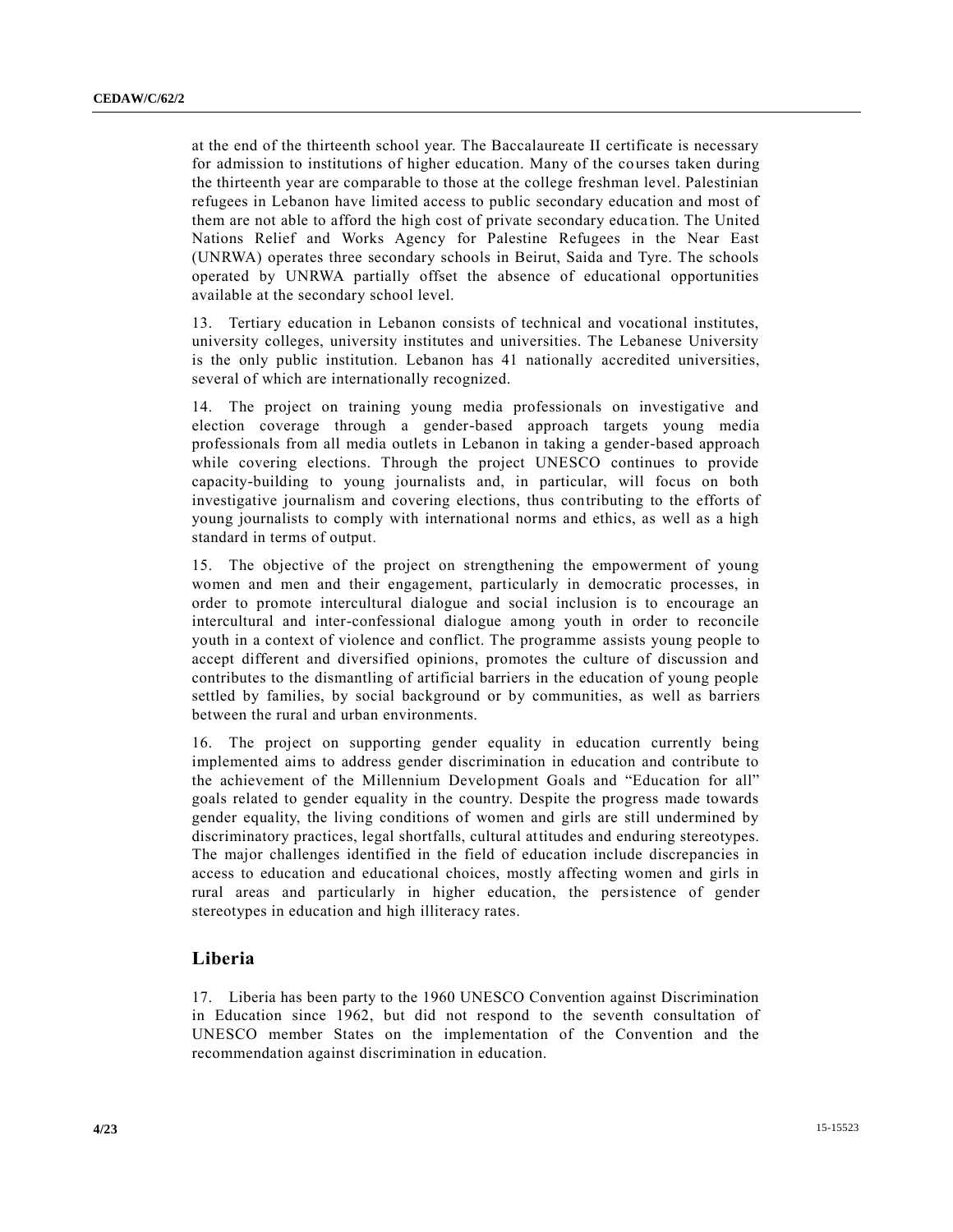18. Article 11 of the Constitution (as amended in 1986) guarantees the principle of equality. All persons are born equally free and independent and have certain natural, inherent and inalienable rights, among which are the right of enjoying and defending life and liberty, of pursuing and maintaining the security of the person and of acquiring, possessing and protecting property, subject to such qualifica tions as provided for in the Constitution. All persons, irrespective of ethnic background, race, sex, creed, place of origin or political opinion, are entitled to the fundamental rights and freedoms of the individual, subject to such qualifications as provided for in the Constitution. All persons are equal before the law and are therefore entitled to the equal protection of the law.

19. Article 6 of the Constitution states that because of the vital role assigned to the individual citizen under the Constitution for the social, economic and political wellbeing of Liberia, the State will provide equal access to educational opportunities and facilities for all citizens to the extent of available resources and emphasis will be placed on mass education and the elimination of illiteracy.

20. The Education Law of 1973, as amended in 2002, recognizes the right of all Liberian children to education. According to the law, school attendance is compulsory for all children between the ages of 6 and 16. The law compels parents to send their children to a recognizable school or be fined and also prohibits the collection of tuition fees in public primary and secondary schools. The Education Law mandates the Government to finance public education.

21. Pre-primary education is for children aged between 2 and 6 and, in general, covers three years of school. Elementary education is for children aged between 6 and 11+ and lasts for six years. Secondary education lasts for six years: junior secondary (grades 7-9) and senior secondary education (grades 10-12). At the end of grade 9, students take an exam and those who pass are eligible to enter senior high school. Post-secondary education is provided at the college of business and public administration, colleges of education, universities, professional institutions and polytechnics. At the university level, a certificate programme lasts 9 to 12 months, while those seeking a diploma will study for two or three years for completion. Bachelor degree programmes normally last four years (three in the case of law and five in the case of engineering and geology). The minimum duration of master's degree programmes is one year on a full-time basis (but normally two years).

22. Several UNESCO programmes involving education and women's rights are being implemented. The project on advancing the rights of adolescent girls seeks to empower 250 marginalized and vulnerable adolescent girls by ensuring that they are enrolled and retained in safe and girl-friendly schools and mentored in life skills and future opportunities. Out-of-school girls are targeted primarily through literacy, numeracy and meaningful skills development for livelihoods, using the first tranche of funds. Those activities have been kick-started with sensitization and awareness campaigns and the development of standards for the provision of health services for adolescent girls. Harmful traditional practices, such as female genital mutilation and child marriage, are being addressed through community dialogue and engagement with health workers and traditional leaders.

23. The overall goal of the project on capacity-building for women community radio journalists is to enable them to participate effectively in their profession alongside their male counterparts. The project offers a comprehensive and inclusive training programme to build the capacity of women working in community radio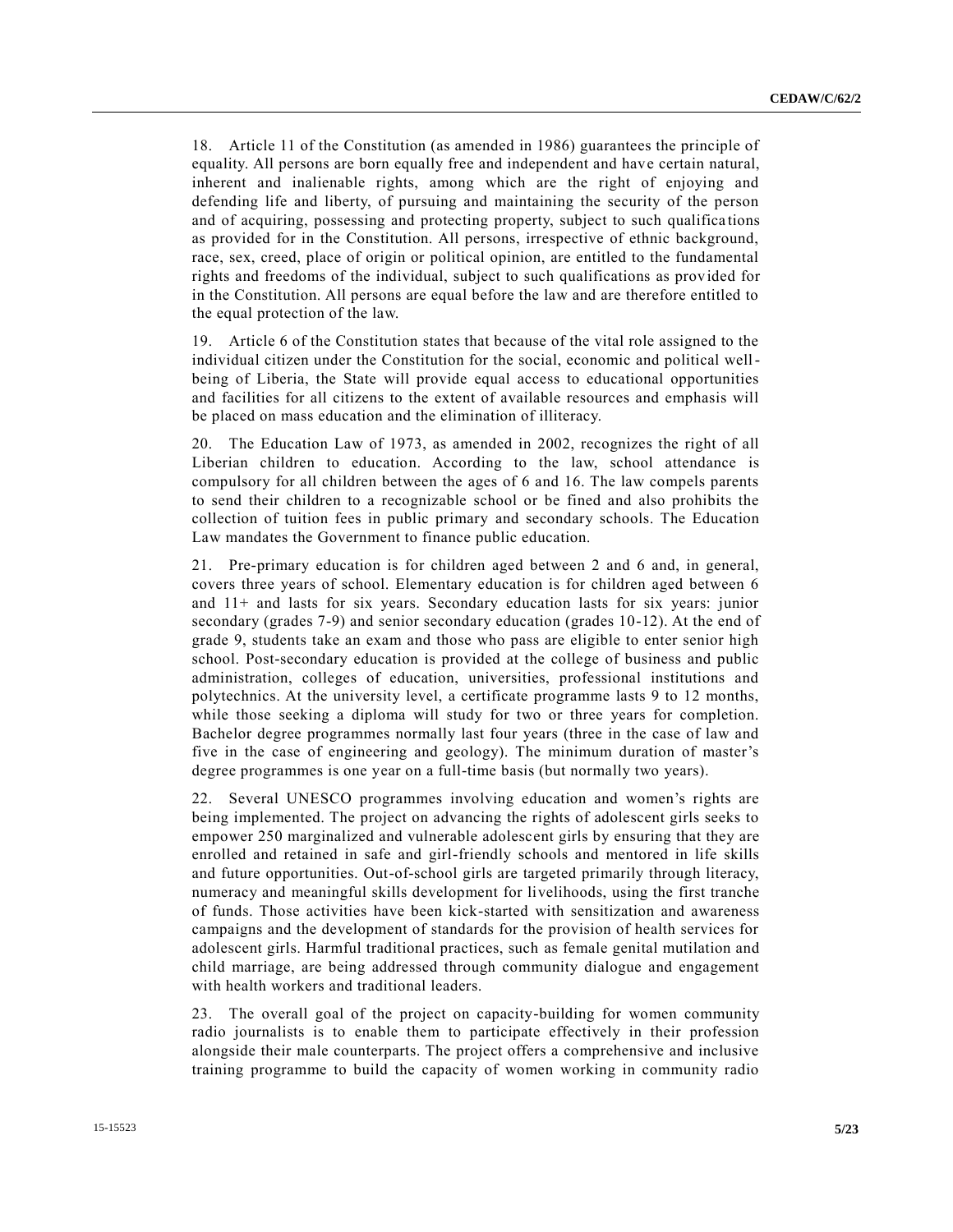and develop them to be able to occupy managerial positions through a three-week computer and programme production and presentation training course, two weeks of hands-on training in reporting on women, peace and security and gender. An internship with Monrovia-based media institutions and training for senior reporters and managers will help to reduce gender disparities in the newsroom.

24. The project on developing transformative leadership training for women in Africa aims to increase women's participation in decision-making institutions in Africa. One of the causes of their underrepresentation is that women themselves feel that they lack the appropriate skills and confidence to participate and to take on leadership roles. The project involves three universities in Africa (University of the Gambia, University of Ghana and University of Liberia), in collaboration with Rutgers University (United States of America), to develop a curriculum that can be used for training women in those countries for leadership roles. Following the piloting of the project in the three countries, it is expected that the curriculum will be made available more widely across Africa and will be translated into French and other languages, as appropriate.

25. Within the UNESCO participation programme, the project on the prevention of violence against women through a series of workshops involving various actors, addresses the root causes of the violence against women in Liberia, such as poverty, lack of education, health and social protection facilities, as well as negative cultural traditions and the post-conflict situation. It is intended to raise awareness and build capacities for addressing domestic violence and other forms of violence against women. Also within the programme, the project on literacy and skills training for rural market women has as its objective to conduct literacy and skills training for 500 rural market women to help them develop the skills to manage their markets properly. The proposal is consistent with approaches which advocate for closer integration of literacy and skills development. The focus on rural market women is appropriate for addressing gender disparities in the country.

#### **Madagascar**

26. Madagascar has been a party to the 1960 UNESCO Convention against Discrimination in Education since 1964, but has not reported to the seventh consultation of member States on the implementation of the Convention and the recommendation against discrimination in education.

27. Under article 6 of the Constitution of 2010, all individuals are equal before the law and enjoy the same fundamental freedoms protected by the law without discrimination based on gender, the level of instruction, wealth, origin, religious belief or opinion. The law favours the equal access to and participation in public employment of women and men and equal participation in political, economic and social life.

28. Articles 23 to 25 of the Constitution guarantee the right to education. Every child has the right to instruction and to education under the responsibility of his or her parents with respect for their freedom of choice. The State engages itself to develop professional training. It organizes public education, free of cost and accessible to all. Primary education is obligatory for all. The State recognizes the right to private education and guarantees the freedom to a private education as long as it is in accordance with the law and standards are equivalent to those in public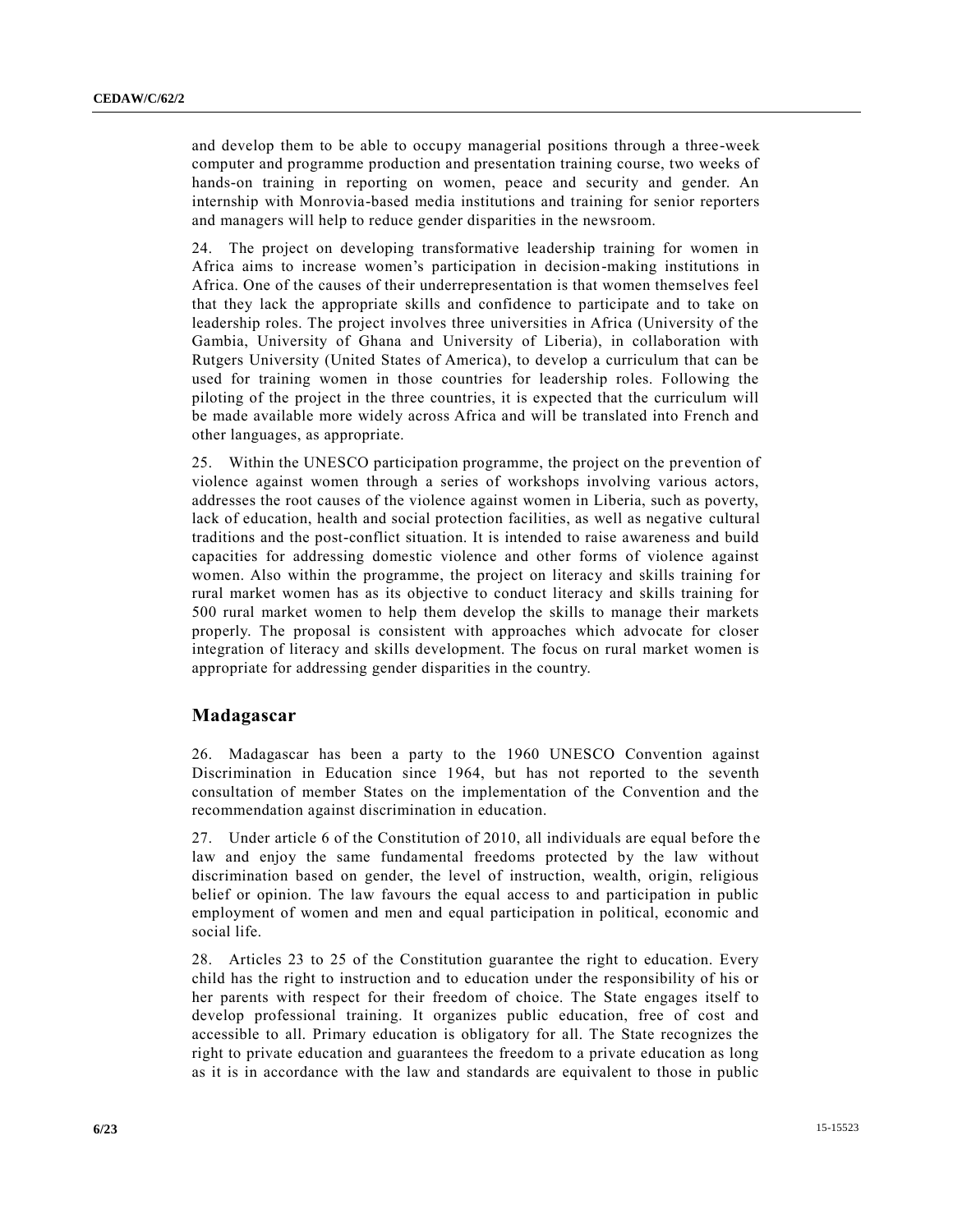education. Private education establishments submit to a fiscal regime within the conditions established by the law.

29. The Government has begun various education reforms including the Madagascar Action Plan and "Education for all" Plan, the objective being to achieve general primary school enrolment and advance the quality and efficiency of the educational system. A memorandum of agreement between Norway and Madagascar was signed in 2005 in support of strengthening the basic education system. However, government spending on education is only between 2.6 and 2.9 per cent of GDP, which is lower than the average of 5.1 per cent in sub-Saharan Africa.

30. According to the Education Law of 2008, basic education is compulsory: it starts at the age of 6 and lasts for nine years. Secondary education lasts for three years. There is also a vocational secondary school system. Higher education is provided by universities and professional institutes.

31. Several UNESCO programmes involving education and women's rights are being implemented. The overall goal of the project on capacity-building for the advancement of women's rights is to support the implementation of the national action plan on gender and development in its multiple facets, including enhancement of the participation of women in the economic life of the country, improvement in the legal and social conditions of women in society, combating violence against women and increasing women's capacity for participation in political life and decision-making. Within the project, a series of multilayered training sessions were organized for women teachers and researchers at university and secondary education levels, for women leaders of women's associations and other civil society organizations and for selected groups of women, in particular young women between the ages of 16 and 30 years.

32. The project on functional literacy training for young women and the establishment of centres for professional training aims to reinforce the skills and means for sustainable development jointly implemented by eight specialized agencies of the United Nations. In the area of literacy, communities will be sensitized to the need for acquiring literacy skills for young women and for working with the centres for literacy skills training. Also, local literacy committees will be established to ensure that follow-up actions are undertaken. Approximately 50 centres with trained local teachers would each be able to deliver courses to up to 1,500 women annually, taking into account the particularities of local situations.

33. The project on strengthening capacity development within the framework of a sector-wide approach to comprehensive HIV and sex education is designed in collaboration with national partners as a response to the number of predetermined capacity gaps to be addressed by the United Nations system through the United Nations Development Assistance Plan 2011-2015 in the United Republic of Tanzania and the United Nations Development Assistance Framework/Joint United Nations Programme on HIV and Aids (UNAIDS) project in the Comoros, Madagascar, Mauritius and Seychelles. The project aims to strengthen the provision of effective and comprehensive life skills-based HIV and sex education curricula for youth in school. The project focuses on building the capacity of curriculum developers to design effective HIV and sex education curricula and improve the quality of school HIV and sex education programmes.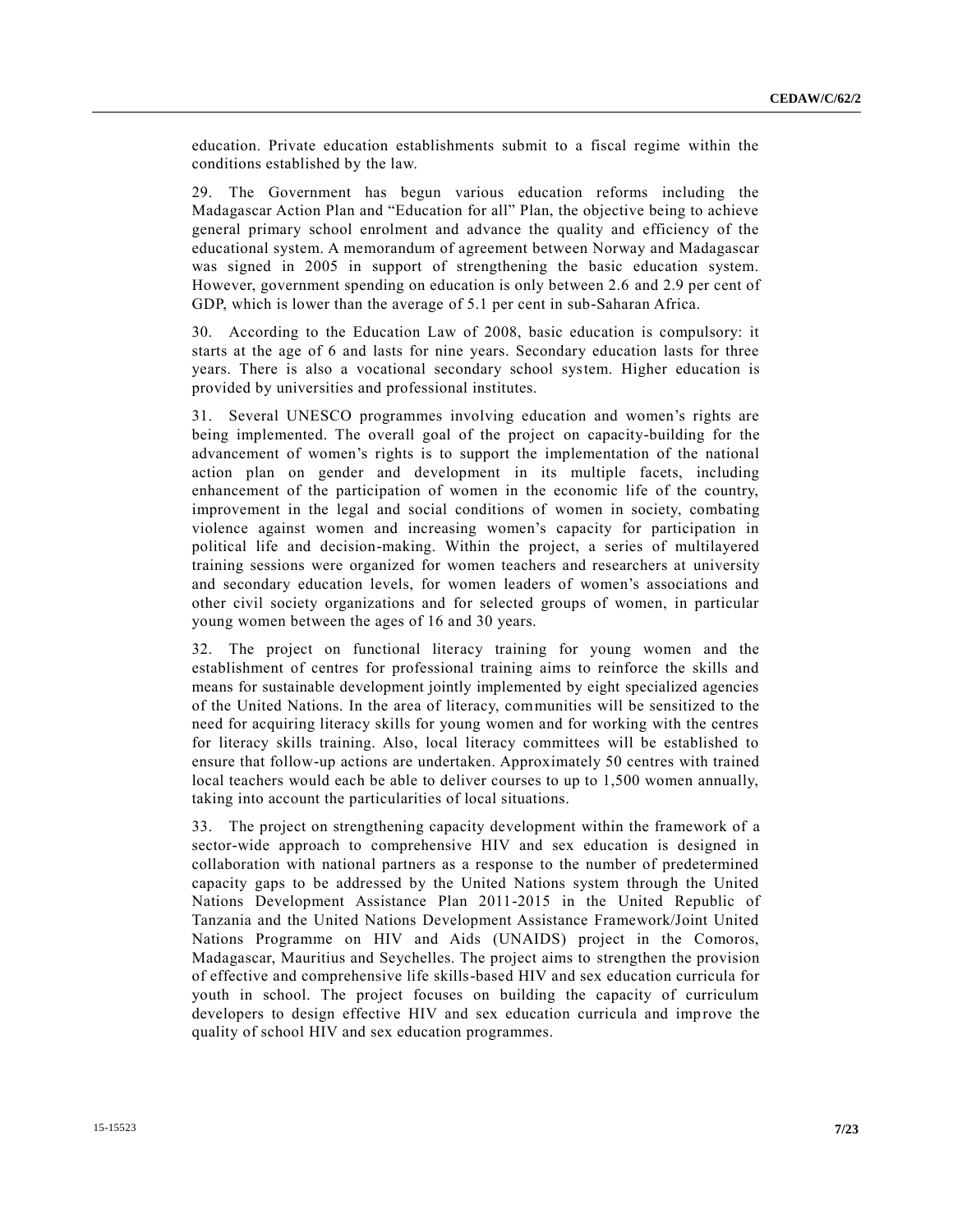34. The project on fostering excellency in media training and gender-sensitive journalism to combat gender-based violence contributed to the enhancement of media monitoring of gender involving the digital collection and dissemination of investigative news articles on gender-based violence for documentation, research purposes and maintenance of qualitative data on gender-based violence in Madagascar, such as the creation of a digital library containing media-related investigative stories to provide evidence-based qualitative information on genderbased violence. In the same area, the project on capacity development of media stakeholders to promote professionalism, gender equality and media and information literacy is designed and implemented in cooperation with various stakeholders in East Africa. Targeted interventions address gender equality and the media by using the UNESCO gender-sensitive indicators for media. Media and information literacy activities are also been undertaken in cooperation with youth organizations.

#### **Malawi**

35. Malawi is not party to the 1960 UNESCO Convention against Discrimination in Education, but responded to the seventh consultation of member States on the implementation of the Convention and the recommendation against discrimination in education. According to the report of Malawi, there is a regulatory framework in the country for private educational institutions in order to ensure equality of educational opportunities and there are policies aimed at cost-sharing and private initiatives with regard to education for all at all levels of education. Special emphasis is placed on gender equality and equity. The report also reflects accomplishments with respect to ensuring universal access, namely, compulsory primary schooling available free of charge and without discrimination or exclusion. The free primary education programme is intended to ensure that education provision does not exclude children on account of poverty and social or economic marginalization. Moreover, there are important measures and actions being implemented and planned to ensure equitable access to basic and continuing education, so that the basic learning needs of all young people and adults are met through the elimination of illiteracy and equitable access to appropriate learning and life skills programmes. Malawi has also implemented adult literacy programmes and life skills programmes for out-of-school children. The report also provides information on the education policy framework for minimum educational standards as regards the rights of parents/legal guardians to provide religious and moral education to their children and to choose educational institutions.

36. Article 20 of the Constitution of 2006 guarantees the principle of equality. Discrimination against persons in any form is prohibited and all persons are, under any law, guaranteed equal and effective protection against discrimination on grounds of race, colour, sex, language, religion, political or other opinion, nationality, ethnic or social origin, disability, property, birth or other status. Legislation may be passed addressing inequalities in society and prohibiting discriminatory practices and the propagation of such practices and may render such practices criminally punishable by the courts.

37. Article 13 of the Constitution guarantees gender equality through full participation of women in all spheres of society on the basis of equality with men; the implementation of the principles of non-discrimination and such other measures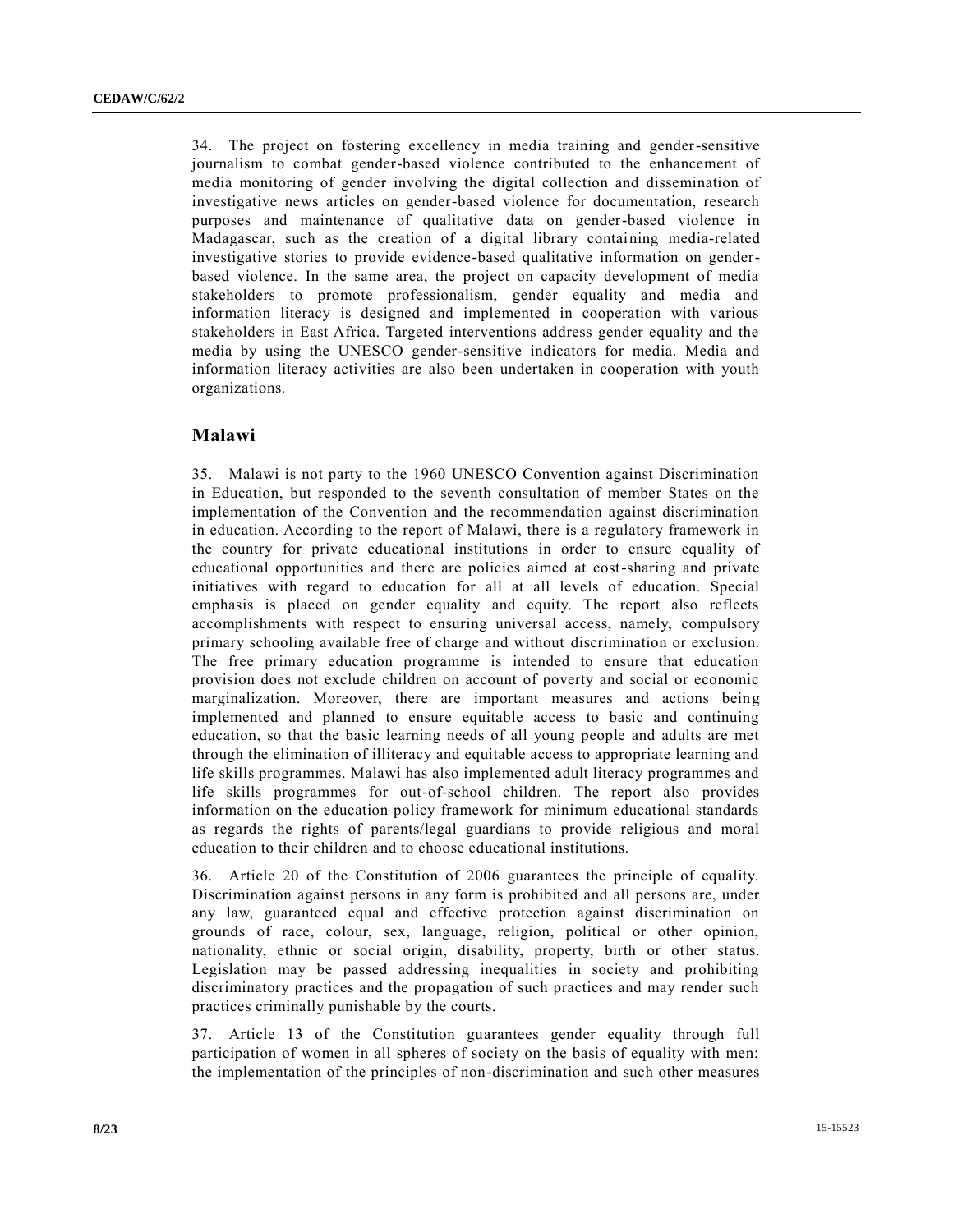as may be required; and the implementation of policies to address social issues, such as domestic violence, security of the person and lack of maternity benefits. In addition, article 24 explicitly guarantees the rights of women: they have the right to full and equal protection under the law and have the right not to be discriminated against on the basis of their gender or marital status. Women are accorded the same rights as men in civil law, including equal capacity to enter into contracts; acquire and maintain rights in property, independently or in association with others, regardless of their marital status; acquire and retain custody, guardianship and care of children and make decisions that affect their upbringing; and acquire and retain citizenship and nationality. On the dissolution of marriage, women have the right to a fair disposition of property that is held jointly with a husband and to fair maintenance, taking into consideration all the circumstances and, in particular, the means of the former husband and the needs of any children. Finally, any law that discriminates against women on the basis of gender or status is invalid and legislation is to be passed to eliminate customs and practices that discriminate against women, particularly practices such as sexual abuse, harassment and violence, discrimination in work, business and public affairs, and deprivation of property, including property obtained by inheritance.

38. Article 13 of the Constitution defines the most general objectives of the national education policies: to provide adequate resources to the education sector and devise programmes to eliminate illiteracy; make primary education compulsory and free to all citizens; offer greater access to higher learning and continuing education; and promote national goals, such as unity and the elimination of political, religious, racial and ethnic intolerance.

39. Under article 25 of the Constitution, all persons are entitled to education. Primary education consists of at least five years of education. Private schools and other private institutions of higher learning are permissible, provided that such schools or institutions are registered with a State department in accordance with the law and the standards maintained by such schools or institutions are not inferior to official standards in State schools.

40. Education provision in Malawi is shared among the central Government, local governments, voluntary agencies and the local communities in which the schools are situated. Primary education is free but not yet compulsory and is considered a part of the basic education system. Primary education runs from 6 to 13 years. It is organized into three cycles: infant (standards 1-2), junior (standards 3-5) and senior (standards 6-8). The primary education programme culminates in the primary school leaving certificate examination. That examination is also used as a selection tool to allocate the limited number of places in the secondary schools.

41. Secondary education lasts four years, divided into two stages of two years. The first stage (forms 1 and 2), or junior cycle, prepares students for the junior certificate examination. The second stage (forms 3 and 4), or senior cycle, culminates in the Malawi school certificate examination. Technical and vocational education and training is provided in technical colleges and community-based training centres and by private commercial training providers and the apprenticeship training system, combining on-the-job training with instruction in the colleges. The colleges offer two parallel programmes, a two-year craft programme leading to a Grade 2 Trade Test certificate and the four-year apprenticeship programme run by the Technical, Entrepreneurial and Vocational Education and Training Authority, leading to a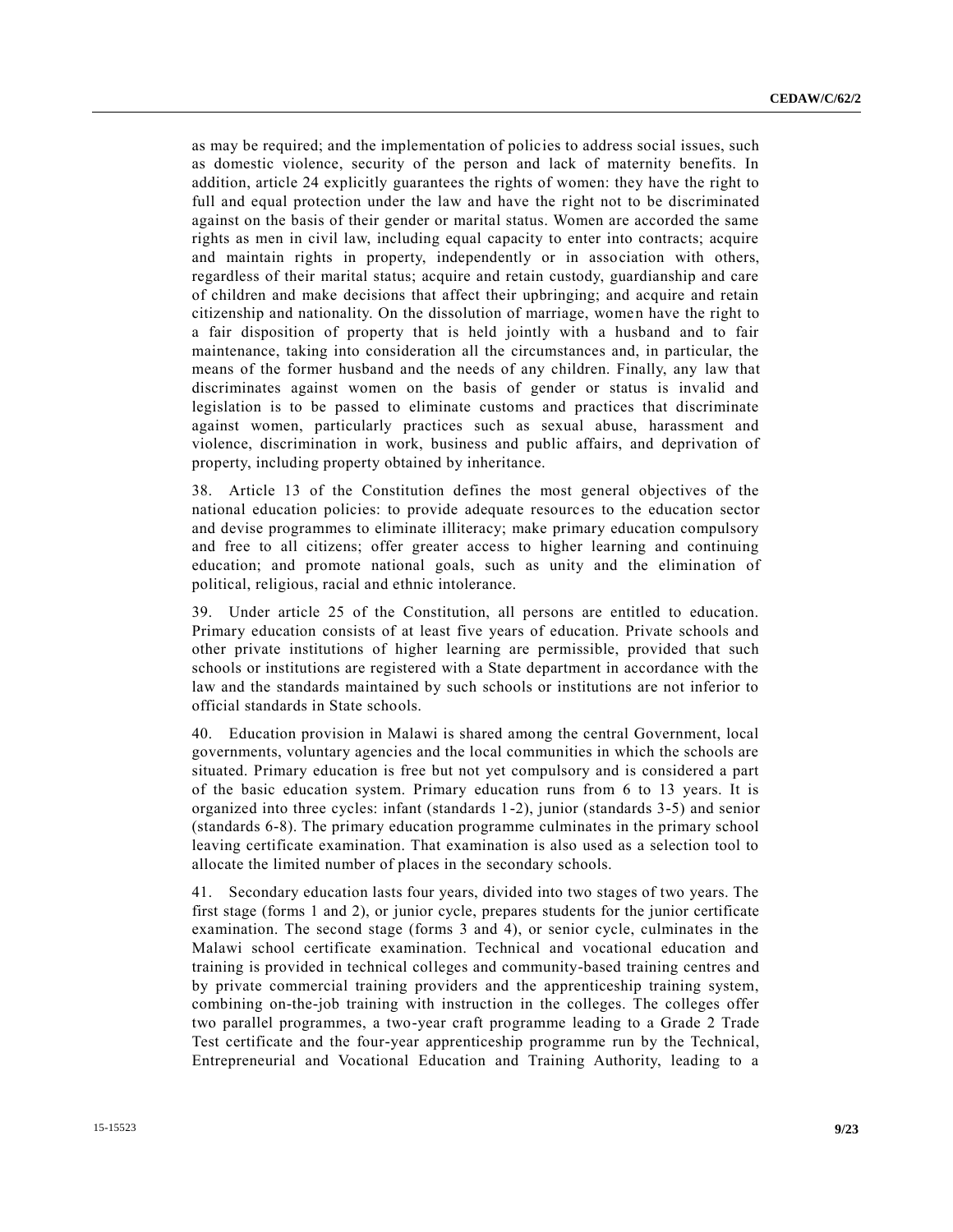Grade 1 Trade Test and a Malawi Crafts certificate. Under the new unified system, there are several types of secondary schools: (a) day and boarding schools, which are operated directly by the Government; (b) grant-aided schools, which are operated by religious organizations with government assistance; (c) community day secondary schools, which are funded and supported by school committees with a little government support; (d) private schools; (e) designated schools (mostly for expatriates); (f) night secondary schools and distance education, for those who were unable to attend secondary school for a particular reason.

42. Post-secondary education (higher education) courses vary in length, depending on the type of training programme. Admission to university is based on individual performance in secondary schools and university entrance examinations. Programmes leading to a certificate usually last one year, diploma programmes are normally four years (five years in the case of medicine and engineering). Programmes leading to a postgraduate diploma last two years.

43. Several UNESCO programmes involving education and women's rights are being implemented in Malawi. The joint United Nations programme on adolescent girls in Malawi aims to enhance the participation of girls in secondary school in science and mathematics, improving their performance in those disciplines and improving gender-sensitive pedagogy in science and mathematics for secondary school teachers.

44. The project on supporting comprehensive education sector responses to HIV and sexual and reproductive health in Botswana, Malawi, Zambia and Zimbabwe advocates and provides technical support for the inclusion of sex education in the teacher training package on life skills education. UNESCO provides technical and coordinating support in the capacity-building of curricula developers in life skills and sexuality education, review and field testing of the curricula, formulation of the teacher education policy for pre-service teachers in universities, strengthening the capacity of pre- and in-service teachers in life skills and sexuality education, development of materials and textbooks on life skills and sexuality education and ensuring that the specific needs of young people, especially girls, are addressed in the education sector policies and in the national HIV response. Strategic information is safeguarded through monitoring support of the roll-out of the sex education curricula. Furthermore, within the context of the joint United Nations programme for adolescent girls, UNESCO supports the improvement of education outcomes for adolescent girls in school in the targeted area, advocating for girls to remain in school.

45. The project on building capacity for human rights and gender reporting in Malawi targets young journalists, of whom 50 per cent are women. The Malawi United Nations Development Assistance Framework aims to support five key democratic accountability and justice institutions in developing strategic plans for implementation to further promote and protect human rights, participatory democracy and access to justice for vulnerable groups — children, women, people living with disability and the poor. The project, organized with the Malawi Institute of Journalism and in close collaboration with other United Nations agencies, is a national training workshop for journalists to reinforce reporting on human rights and gender. In the same area, the overall goal of the project on incorporation of gender-sensitive provisions into the editorial policies of media houses in Malawi was to analyse the editorial policies of media houses, in order to identify gaps in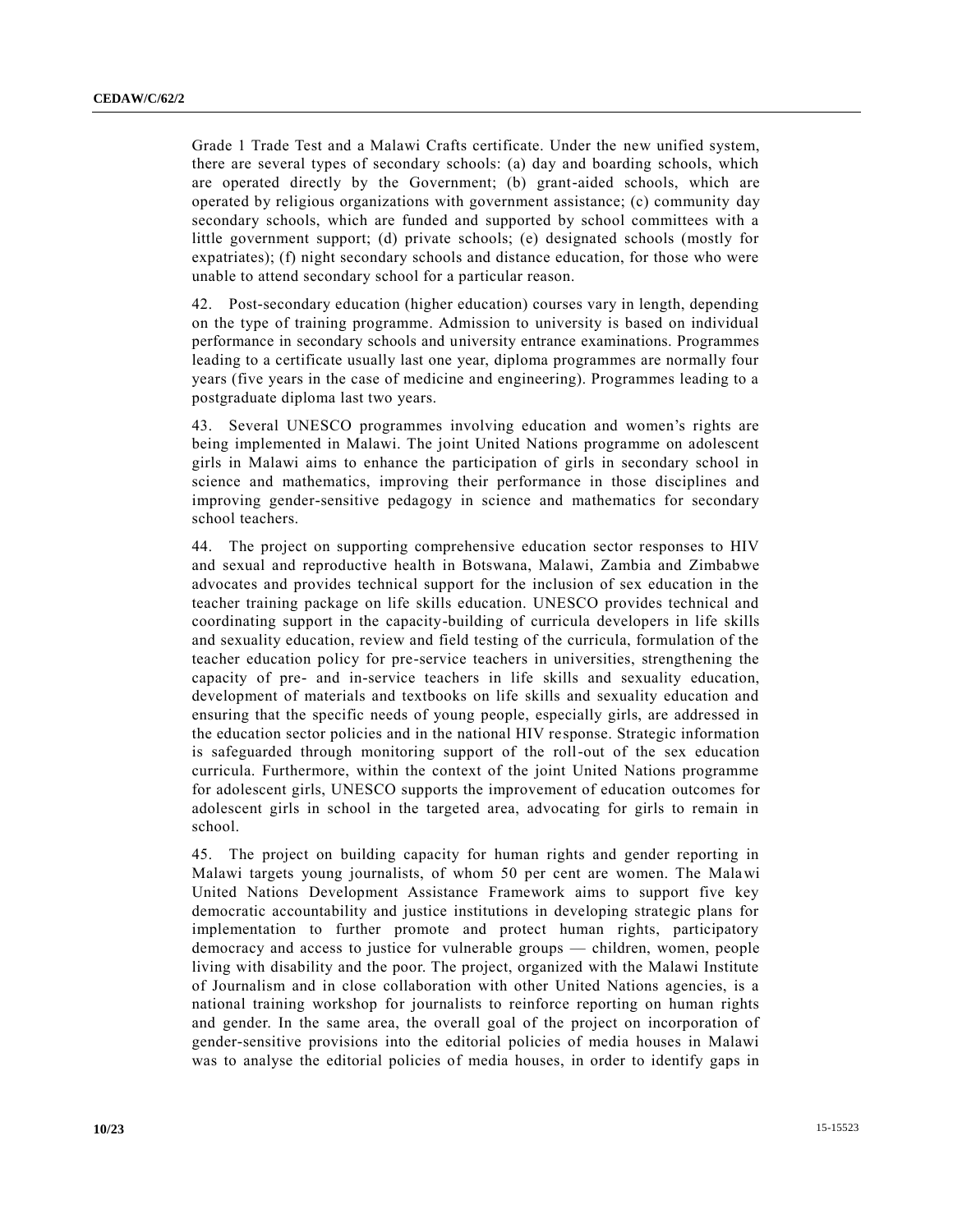gender-sensitive reporting and to culminate in and feed into a seminar of journalists from media houses held to discuss and develop provisions on gender-sensitive reporting. Both the report of the analysis and that of the seminar have been disseminated widely among media houses in Malawi.

46. Within the UNESCO participation programme, the project on capacitybuilding for women members of the boards of community radios in Malawi has been designed with the aim of exposing female board members to both theoretical and practical administrative and managerial experience of community radio. The project involves imparting theoretical skills and knowledge through a training seminar to be organized mainly for female members of the boards of the community radio stations, in close cooperation with community radios in South Africa, thus promoting South-South cooperation.

#### **Portugal**

47. Portugal is party to the 1960 UNESCO Convention against Discrimination in Education since 1981 and responded to the seventh consultation of member States on the implementation of the Convention and the recommendation against discrimination in education. The report from Portugal provides detailed information on national-level action for expanding the opportunities for lifelong learning and opportunities created by way of implementation of the Comprehensive Law on the Education System and the new opportunities initiative (2005). Portugal has undertaken a variety of initiatives aimed at reducing school drop-out rates and increasing the opportunities available for vocational training. It reported the creation of the appropriate pedagogical and didactic conditions for teaching in every field of both know-how and human relations in such a way as to ensure that students enjoy equitable conditions in terms of access to the curriculum and academic success.

48. Article 13 of the Constitution guarantees the principle of equality. It states that every citizen possesses the same social dignity and is equal before the law. No one is to be privileged, favoured, prejudiced, deprived of any right or exempted from any duty on the basis of ancestry, sex, race, language, place of origin, religion, political or ideological beliefs, education, economic situation, social circumstances or sexual orientation.

49. Article 68 stipulates that women have the right to special protection during pregnancy and following childbirth, and female workers also have the right to an adequate period of leave from work without loss of remuneration or any privileges. The law regulates the granting to mothers and fathers of an adequate period of leave from work, in accordance with the interests of the child and the needs of the family unit.

50. Under article 73, everyone possesses the right to education and culture. The State promotes the democratization of education and the other conditions needed for an education conducted at school and through other means of training to contribute to equal opportunities, the overcoming of economic, social and cultural inequalities, the development of the personality and the spirit of tolerance, mutual understanding, solidarity and responsibility, to social progress and to democratic participation in public life. Acting in cooperation with the media, cultural associations and foundations, cultural and recreational groups, cultural heritage associations, residents'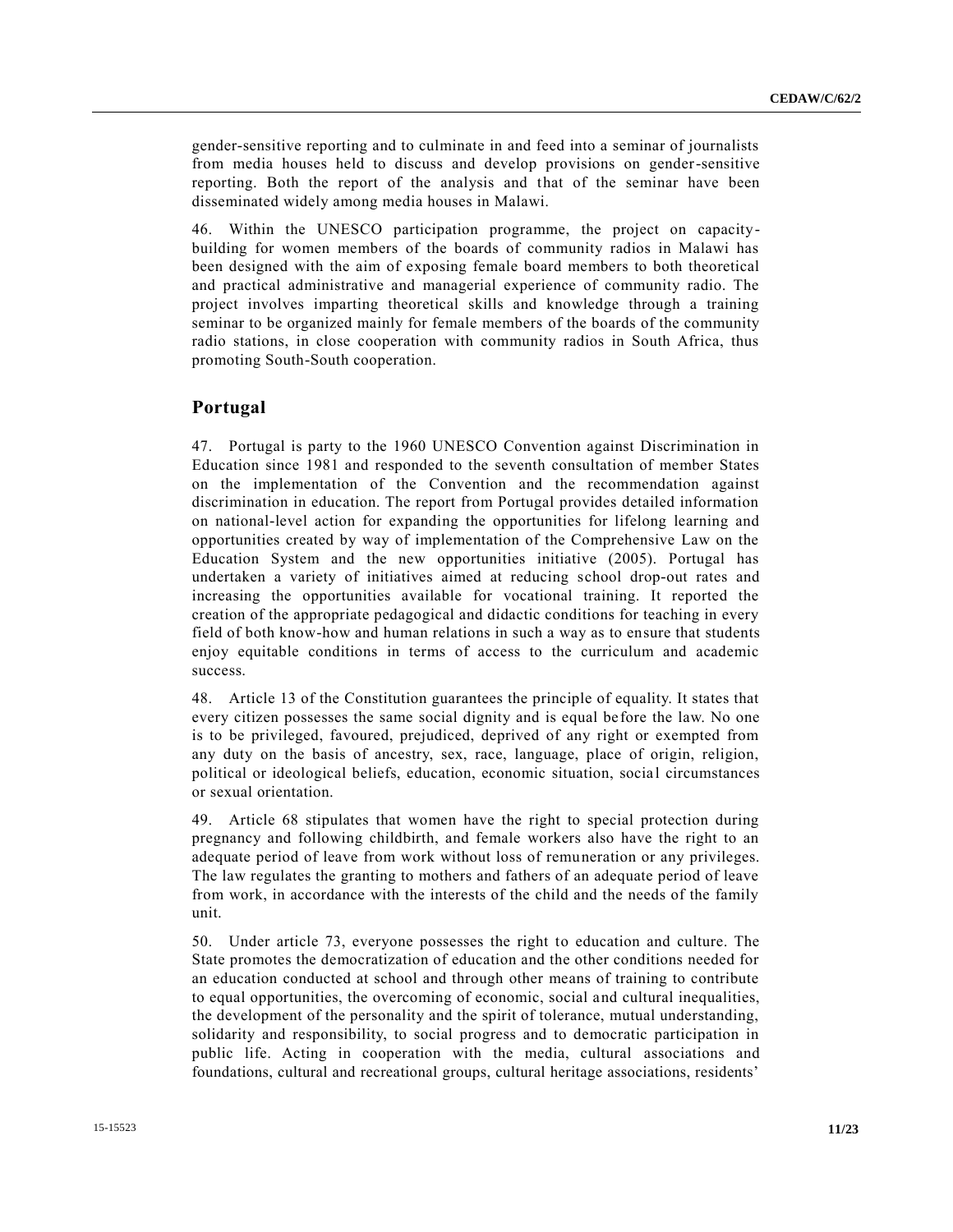associations and other cultural agents, the State promotes the democratization of culture by encouraging and ensuring access by all citizens to cultural enjoyment and creation. The State stimulates and supports scientific research and creation and technological innovation in such a way as to ensure their freedom and autonomy, reinforce competitivity and ensure cooperation between scientific institutio ns and businesses.

51. Dealing specifically with education, article 74 guarantees that everyone has the right to education and the right to equal opportunities and to access to, and success in, schooling. In implementing the education policy, the State is charged with ensuring universal, compulsory and free basic education; creating a public, and developing a general, preschool system; guaranteeing permanent education and eliminating illiteracy; guaranteeing every citizen access to the highest levels of education, scientific research and artistic creation according to his or her capabilities; progressively making all levels of education free of charge; inserting schools into the communities they serve and establishing links between education and economic, social and cultural activities; promoting and supporting the access to education of disabled citizens and supporting special education when necessary; and ensuring that immigrant children receive adequate support to enable them to effectively enjoy the right to education.

52. Under article 75, the State creates a network of public education establishments that covers the needs of the whole population. The State recognizes and inspects private and cooperative education, as laid down by law. Article 76 guarantees equal opportunities to access higher education with due regard for the country's needs for qualified staff and to raising its educational, cultural and scientific level.

53. Between 1974 and 2004 democracy was consolidated in Portugal and educational policies that were bold and financially demanding were pursued. The aim was to give citizens high levels of schooling at all teaching levels. Those educational policies led to a significant increase in the number of students and teachers at all levels of schooling and to the construction and equipping of educational structures previously unheard of in Portuguese history. Consequently, many reforms were carried out in that period to the organization and curricular content of education and teacher training was diversified and improved at all educational levels. School enrolment started to increase at all levels from preschool to higher education and the level of compulsory school attendance improved. The consolidation of those changes, despite some political instabilities and discontinued reforms, resulted in a school network well adapted to the school age population.

54. Basic education is compulsory and free of charge. It lasts for nine years divided into three stages of four, two and three years respectively.

55. Secondary education — public, private and cooperative — is optional and consists of a three-year cycle after completion of the third cycle of basic education. There are two types of courses: general courses and technical/vocational courses, which provide instruction in the technical, technological and professional fields and in the Portuguese language and culture. The possibility of moving between courses is guaranteed. The teaching of technical, technological or artistic courses is provided by vocational schools and special schools for education in the arts. Upon completion of secondary education, students receive a *certificado de habilitações do ensino secundário/diploma do ensino secundário*, which is one of the conditions for access to higher education.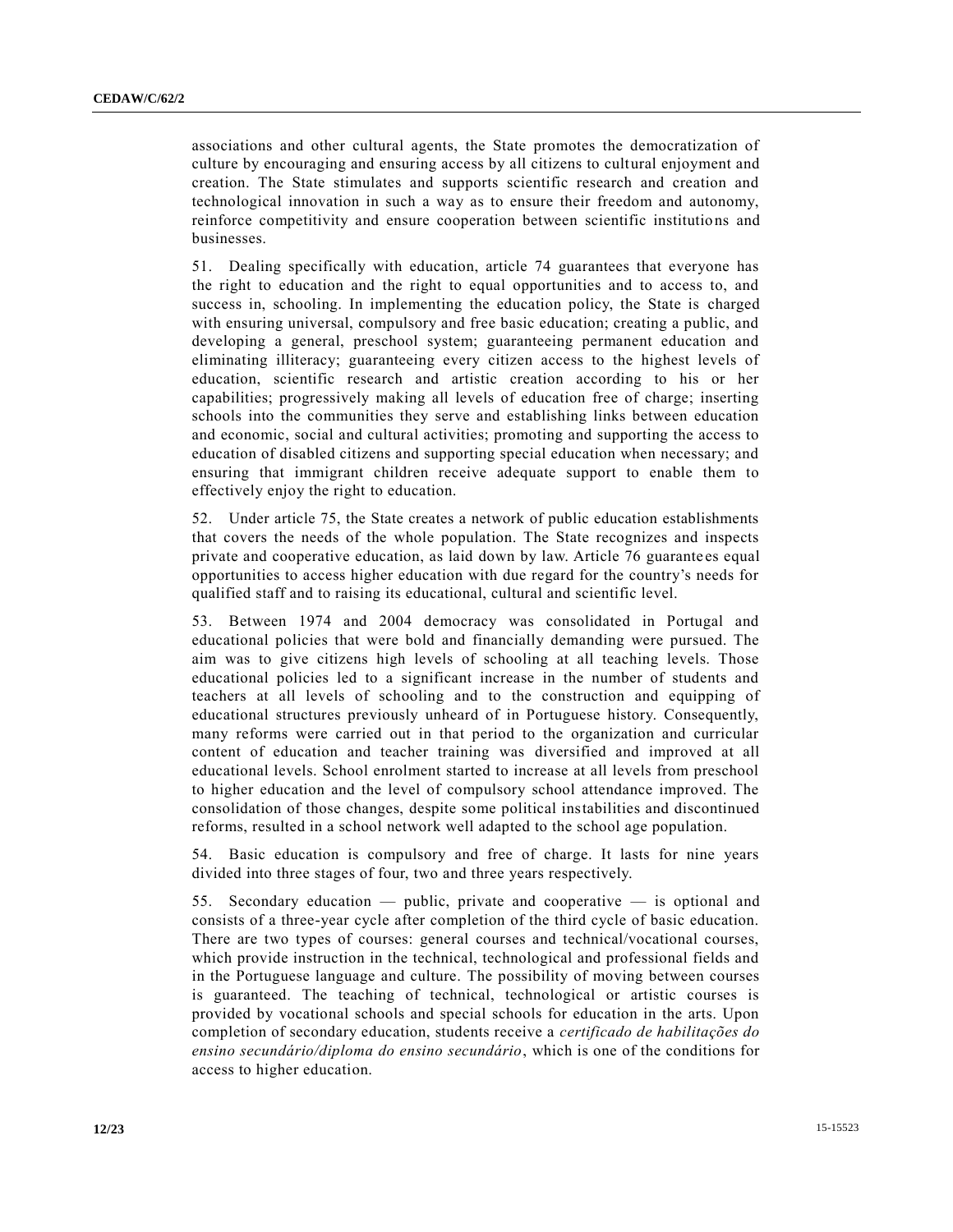56. The higher education system consists of public universities, polytechnical schools and a number of private or cooperative institutions of higher education. Students who have successfully completed the three years of secondary education and have a secondary school diploma, or legally equivalent qualification, may apply. Depending on what type of higher educational establishment they apply to, students may also have to pass either a national examination organized by the Directorate-General of Higher Education or an entry examination set by the institution. Graduate qualifications may be a bachelor's degree, which requires three years of study, or a licentiate degree, needing four to six years.

#### **Russian Federation**

57. The Russian Federation has been party to the 1960 UNESCO Convention against Discrimination in Education since 1962, but did not respond to the seventh consultation of member States on the implementation of the Convention and the recommendation against discrimination in education.

58. Article 19 of the Constitution guarantees the principle of equality in general and between men and women in particular. It states that all people are equal before the law and courts. The State guarantees the equality of rights and freedoms of man and citizen, regardless of sex, race, nationality, language, origin, property and official status, place of residence, religion, convictions, membership in public associations, and also of other circumstances. All forms of limitation of human rights on social, racial, national, linguistic or religious grounds are banned. Men and women enjoy equal rights and freedoms and have equal possibilities to exercise them.

59. Article 43 guarantees everyone the right to education. Guarantees are provided for general access to free preschool, secondary and higher vocational education in State or municipal educational establishments and at enterprises. Everyone has the right to receive on a competitive basis a free higher education in a State or municipal educational establishment and at an enterprise. The basic general education is free of charge. Parents or those acting as such are to enable their children to receive a basic general education. The Russian Federation establishes federal educational standards and supports various forms of education and selfeducation.

60. Article 44 guarantees the freedom of literary, artistic, scientific, technical and other types of creative activity and teaching, as well as the right to participate in cultural life and use cultural establishments and to have access to items of cultural value.

61. Under the Law on Education of 1992 and subsequent amendments the management of the education system is under the responsibility of the State and of municipal bodies. The State education policy is based on the following principles: the humanistic nature of education, the priority of human values, human life and health, and free development of personality; civic education, hard work, respect for human rights and freedom, love for the environment, homeland and family; the unity of federal and cultural and educational space; the secular nature of education in the State and municipal educational establishments; freedom and pluralism in education; the democratic, public nature of education management; and the autonomy of educational institutions.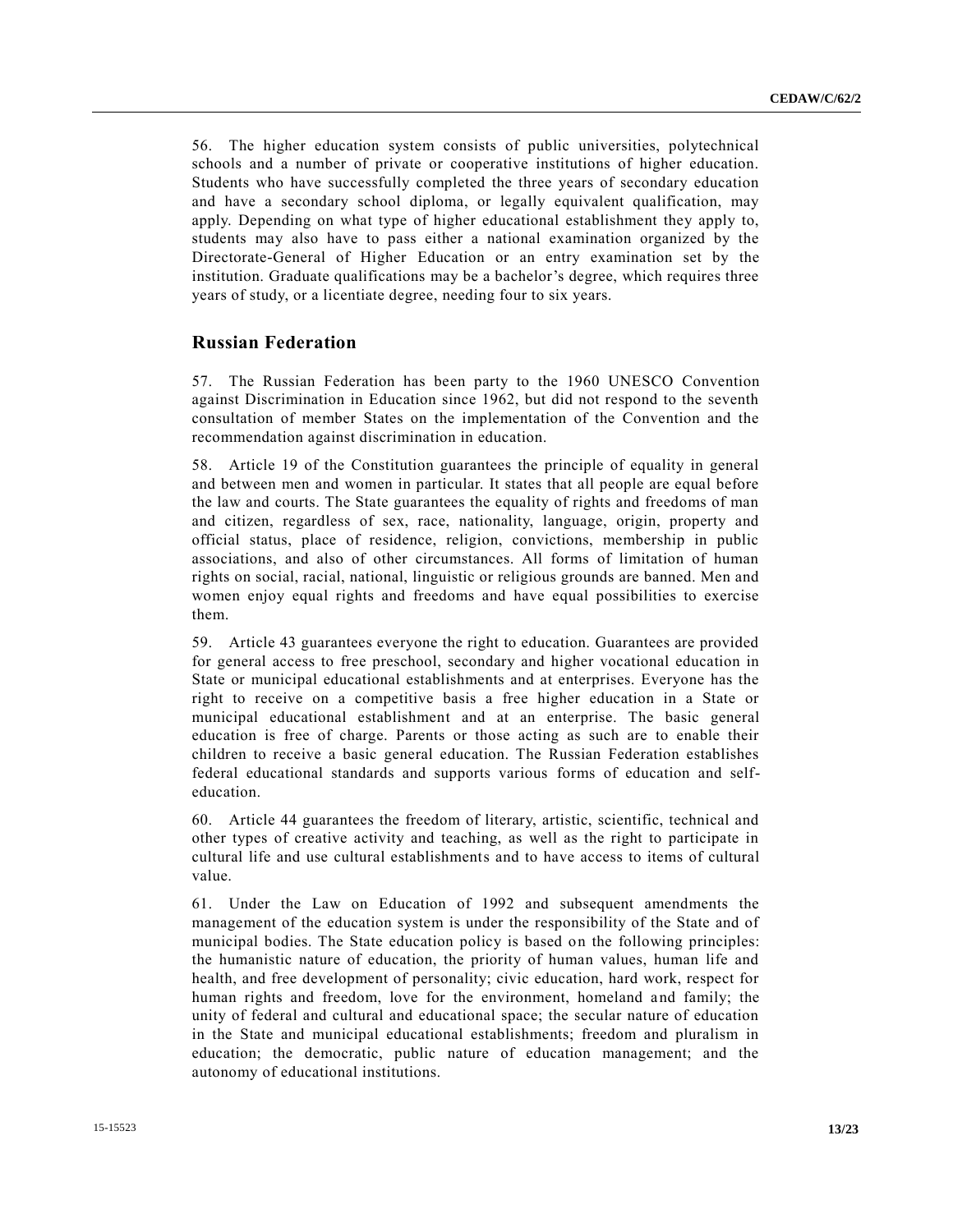62. Primary school is compulsory and free of charge. The principal language of instruction in all State-accredited schools is Russian. Citizens have the right to receive education in their own mother tongue and choose the language of instruction within the range of possibilities offered by the education system and depending on the decision of the owner(s) of the educational establishment.

63. General secondary education includes basic secondary education (or lower secondary), covering grades 5 to 9; complete or "profile" education (grades 10 and 11) and initial/basic vocational education, which normally lasts three years after basic secondary education. Upon completion of basic secondary education, students sit a final exam and, if successful, receive the certificate of basic general education, which gives access to a complete general secondary education (or profile education), initial/basic vocational education or institutions providing middle -level professional education.

64. In post-secondary/tertiary education, non-university higher education (or middle-level professional education) is provided in vocational training and technical education institutions and colleges, the latter being a new type of institution introduced in 1989 offering advanced middle-level professional programmes, normally lasting one year after the completion of a technical or professional programme. Institutions of middle-level professional education offer three- to fiveyear programmes consisting of vocational and general education (after grade 9), two to three year vocational programmes (after grade 11) and advanced training programmes requiring one additional year of study (only offered by colleges).

#### **Slovakia**

65. Slovakia has been party to the 1960 UNESCO Convention against Discrimination in Education since 1993 and responded to the seventh consultation of member States on the implementation of the Convention and the recommendation against discrimination in education. Slovakia has furnished details relating to inclusive education and its concern regarding the elimination of discrimination in education against disabled persons and the integration of disabled children in regular schools. The report provides information on secondary education, which is generally available and accessible to all. Technical and vocational secondary education is also generally available and accessible. Slovakia reported on national efforts for directing education towards strengthening the respect for human rights, promoting understanding, tolerance, friendship among all nations and peace, as well as on actual measures taken in this respect — for example, the development of a strategy and concept for human rights education and proposed steps for their implementation. As regards the rights of national minorities to carry out their own educational activities, Slovakia reported on the implementation of those standards for Roma, in particular with respect to the availability of teaching in the mother tongue of the students.

66. Article 12 of the Constitution guarantees the principle of equality. It states that people are free and equal in dignity and their rights. Basic rights and liberties are inviolable, inalienable, secured by law and unchallengeable. Basic rights and liberties are guaranteed to everyone regardless of sex, race, colour of skin, language, creed and religion, political or other beliefs, national or social origin,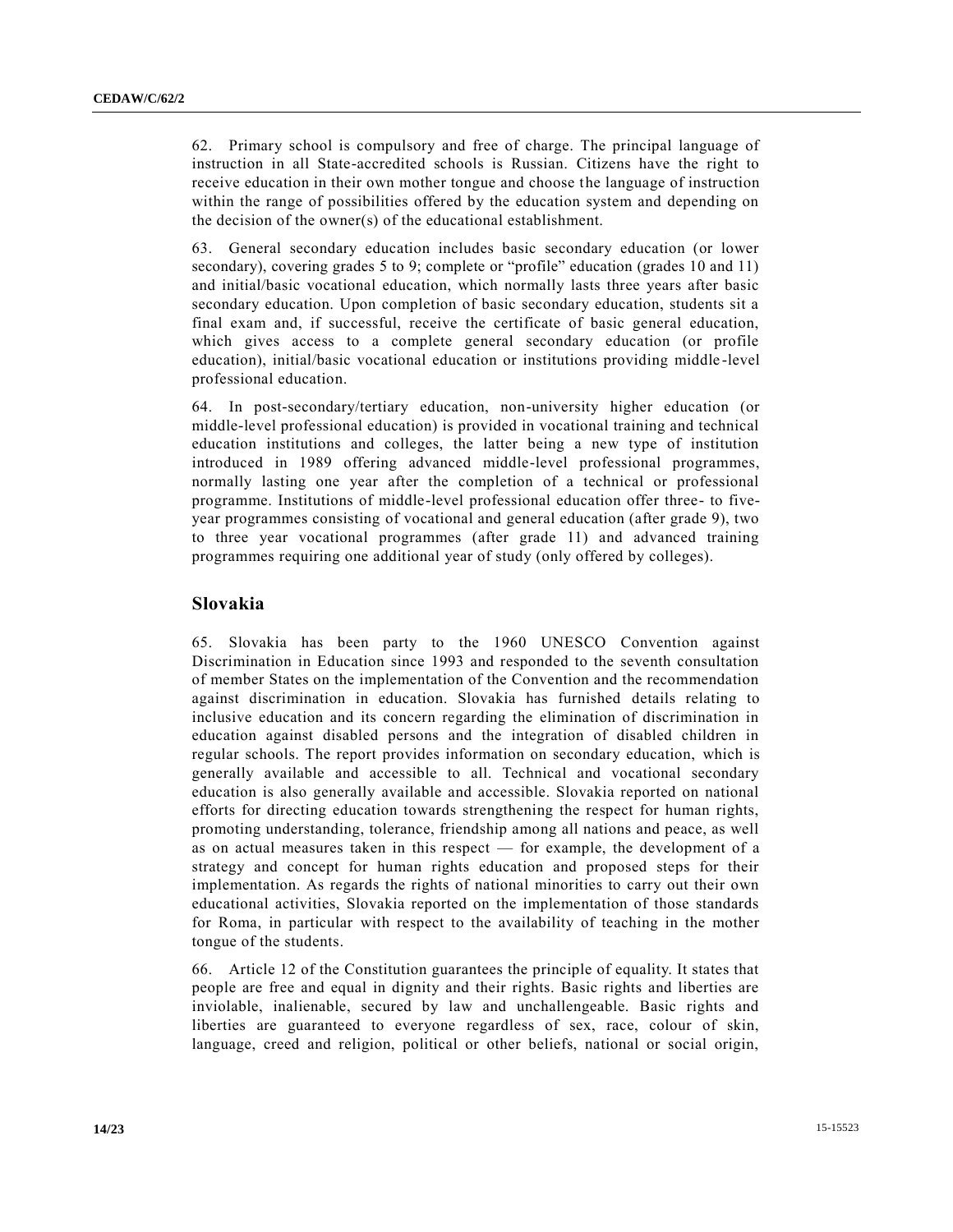affiliation to a nation or ethnic group, property, descent, or other status. No one must be harmed, preferred or discriminated against on those grounds.

67. Article 42 guarantees the right to education. Everyone has the right to education. School attendance is compulsory and its period and age limit are defined by law. Citizens have the right to free education at primary and secondary schools and, based on their abilities and the resources of society, at higher educational establishments. Schools other than State schools may be established and instruction in them provided under conditions defined by law. Such schools may charge a tuition fee. A law will specify under which conditions citizens who are engaged in studies are entitled to assistance from the State. Article 34 specifically guarantees to national minorities the right to education in their own language.

68. Article 43 of the Constitution guarantees the freedom of scientific research and in the arts. The rights to the results of creative intellectual activity are protected by law. The right of access to the cultural heritage is guaranteed under conditions defined by law.

69. The current education system has been shaped by successive changes in the legislation since 1990. The Education Act of 1990 abolished the monopoly of the State in education, enabled the establishment of private and church-affiliated schools and reformed the general secondary education system. The 1998 amendment to the Act introduced 10 years of compulsory schooling. In 2008 a new education law was adopted which defines the terms, objectives and principles of the educational and training process, the division of powers among individual entities involved in the process and their control powers, the conditions of admission to study, the system of school faculties, the merging of secondary vocational schools into secondary specialized schools and the preparation of education programmes and syllabuses. The major responsibility for education at the central level rests with the Ministry of Education. The National Education Institute is responsible for curriculum development for general education (including general subjects in vocational education and training schools) and is also responsible for defining the framework curricular documents (or State educational programmes) at the national level.

70. Pre-primary education is provided by kindergartens, which are designed for children aged from 3 to 5. Preschool is not compulsory and is normally provided on a fee-paying basis. In accordance with the 2008 Education Act, one year of pre-primary education before starting compulsory education should be provided free of charge.

71. Basic education (primary and lower secondary school) is compulsory and children normally enrol in school at age 6. Education in the basic school lasts nine years. Since 2011, it has been the practice for students who have completed grade 9 to sit the national external test in mathematics and language prepared by the National Institute for Certified Educational Measurements. It is expected that in the future the results from testing will be taken into account for admission into secondary school. Upon successful completion of basic education, students receive a certificate.

72. Secondary education is provided by three main types of school: gymnasia, secondary specialized schools and conservatories. The standard duration of gymnasia is four years (for basic school leavers). Upon completion of upper general secondary education, students sit the *matura* examination and, if successful, they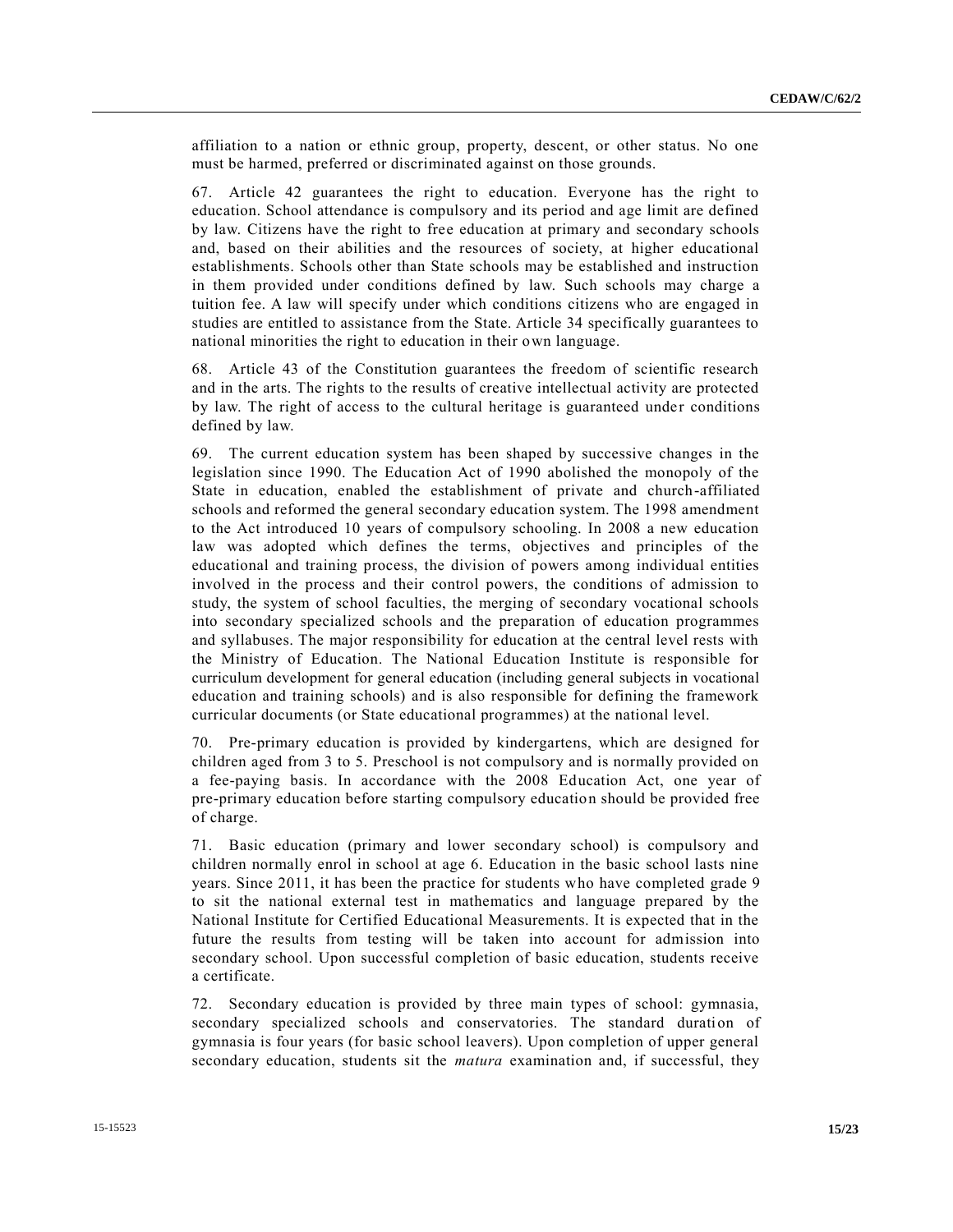receive the school-leaving certificate, which gives access to higher education. Secondary specialized schools prepare students not only for vocational occupations, but also for higher education. The duration of programmes leading to the *matura* examination is four to five years, while three- to four-year programmes leading to the certificate of apprenticeship are also available. Two- and sometimes three-year training programmes leading to the qualifications for trades and vocational occupations are also offered (mainly for basic school low achievers, or those who do not complete the basic education programme).

73. In higher education, bachelor's degree programmes generally last six to eight semesters. Master's, engineer and doctoral (medical and veterinary branches) degree programmes last 8 to 12 semesters. Postgraduate (PhD) degree programmes last six semesters. Part-time programmes are usually longer (1 or 2 additional semesters). The new Higher Education Act of 2002 introduced bachelor's, master's and doctoral degree programmes in accordance with the Bologna process.

#### **Slovenia**

74. Slovenia has been party to the 1960 UNESCO Convention against Discrimination in Education since 1992 and responded to the seventh consultation of member States on the implementation of the Convention and the recommendation against discrimination in education. Its report furnished detailed elements relating to inclusive education and the country's concern regarding the elimination of discrimination in education against disabled persons and the integration of disabled children into regular schools. Information was also provided on the special educational rights for the Italian and Hungarian minorities, in particular the availability of teaching in the mother tongue of the students.

75. Article 14 of the Constitution guarantees equality before the law. Everyone is guaranteed equal human rights and fundamental freedoms irrespective of national origin, race, sex, language, religion, political or other conviction, material standing, birth, education, social status or any other personal circumstance.

76. Article 57 of the Constitution guarantees the right to education and schooling. Freedom of education is guaranteed. Primary education is compulsory and is financed from public funds. The State creates the opportunities for citizens to obtain a proper education.

77. Article 58 guarantees the autonomy of universities and other institutions of higher education and article 59 guarantees the freedom of science and the arts.

78. Education in Slovenia is under the responsibility of the Ministry of Education and Sport. The Ministry has the authority to decide on administrative matters related to pre-university education and education for ethnic minorities. At the beginning of 2005, responsibility for science and higher education (universities) was transferred to the newly created Ministry of Higher Education, Science and Technology. The 210 municipalities, usually through their departments of social affairs, administer preschools, basic education and music schools, although it is the national Government, particularly in the case of primary (basic) schools, that pays the salary of school employees and covers almost 50 per cent of the operating costs.

79. Preschool education is not compulsory and caters to children between 1 and 5 years of age. It is provided by preschool education institutions (on a fee-paying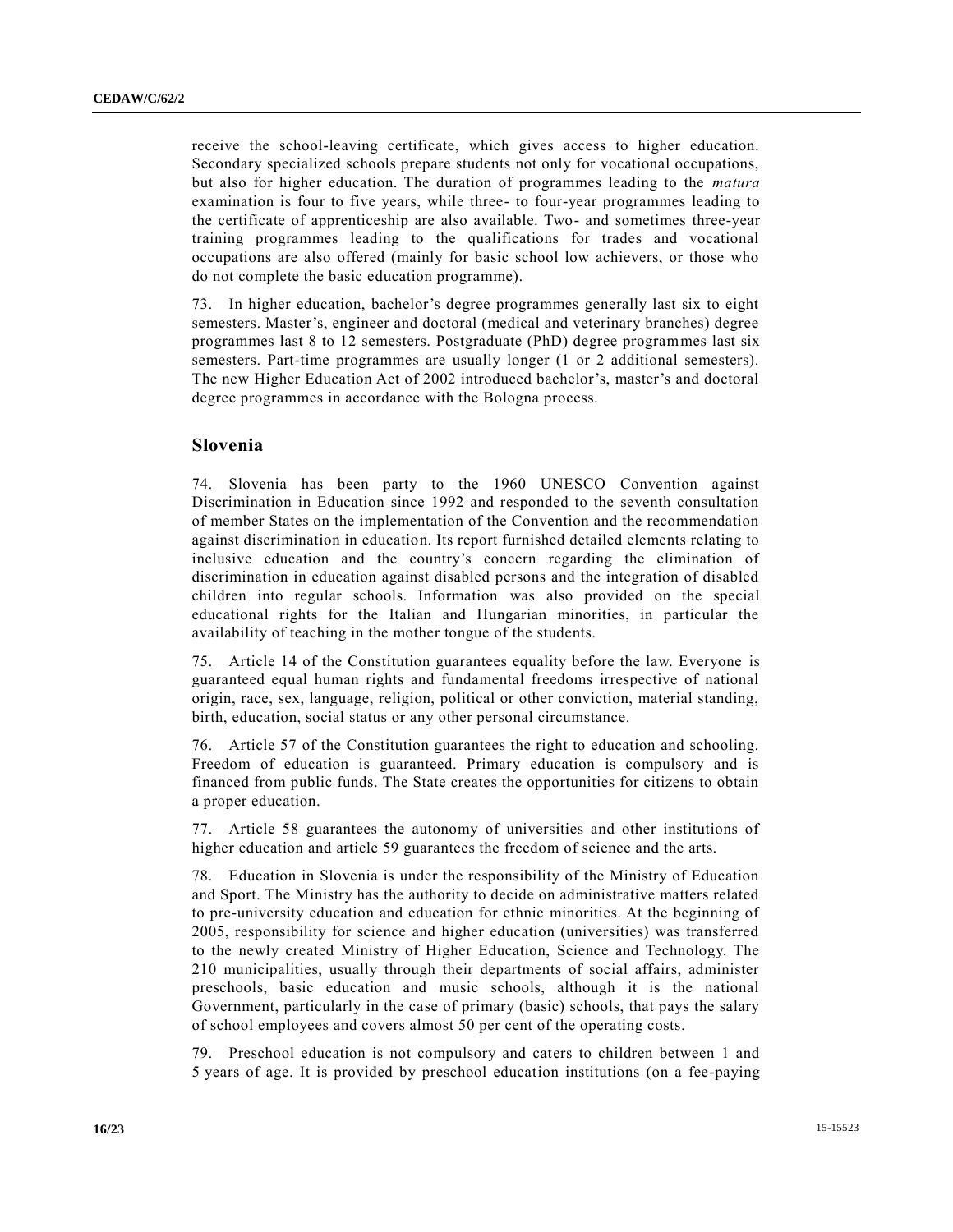basis) and pre-primary classes in basic schools. All children are expected to receive one year of preschool education before their entry into primary school. Until the end of the 1990s, compulsory primary education lasted eight years. The new nine-year primary education programme divided into three three-year cycles was introduced in 1999/2000 and fully implemented by 2003/04. Children attend primary school at age 6.

80. Secondary education is offered in gymnasia (general, classic and professional) and the duration of programmes is four years, preparing students for further studies. Technical and professional schools offer four-year programmes mainly focusing on professional or practical training. There are also vocational schools. Gymnasium studies end with the *matura* examination, an externally assessed examination in five subjects (three compulsory and two elective subjects), while students in technical, professional and vocational schools sit the vocational *matura* examination, a partly externally assessed examination in four subjects.

81. In higher education, post-secondary vocational education colleges, established in 1996, offer vocationally oriented programmes lasting two years, leading to a professional diploma. Graduates can enrol in the second year of a professionally oriented higher education programme if the higher education institution providing that type of study allows such arrangements. Higher education is offered in universities and professionally oriented higher education institutions.

#### **Timor-Leste**

82. Timor-Leste is not party to the 1960 UNESCO Convention against Discrimination in Education and did not report to the seventh consultation of member States on the implementation of the Convention and the recommendation against discrimination in education.

83. Article 16 of the Constitution guarantees the principle of universality and equality. All citizens are equal before the law, exercise the same rights and are subject to the same duties. No one may be discriminated against on grounds of colour, race, marital status, gender, ethnic origin, social or economic status, political or ideological conviction, religion, education or physical or mental condition.

84. Article 17 specifically guarantees equality between women and men. Women and men have the same rights and duties in all areas of political, economic, social, cultural and family life.

85. Article 59 of the Constitution guarantees the right to education and culture. The State recognizes and guarantees that every citizen has the right to education and culture and it is incumbent upon it to promote the establishment of a public system of universal and compulsory basic education that is free of charge, in accordance with its possibilities and in conformity with the law. Everyone has the right to equal opportunities and education and vocational training. The State recognizes and supervises private and cooperative education. The State ensures the access of every citizen, in accordance with their abilities, to the highest levels of education, scientific research and artistic creativity. Everyone has the right to cultural enjoyment and creativity and the duty to preserve, protect and value cultural heritage.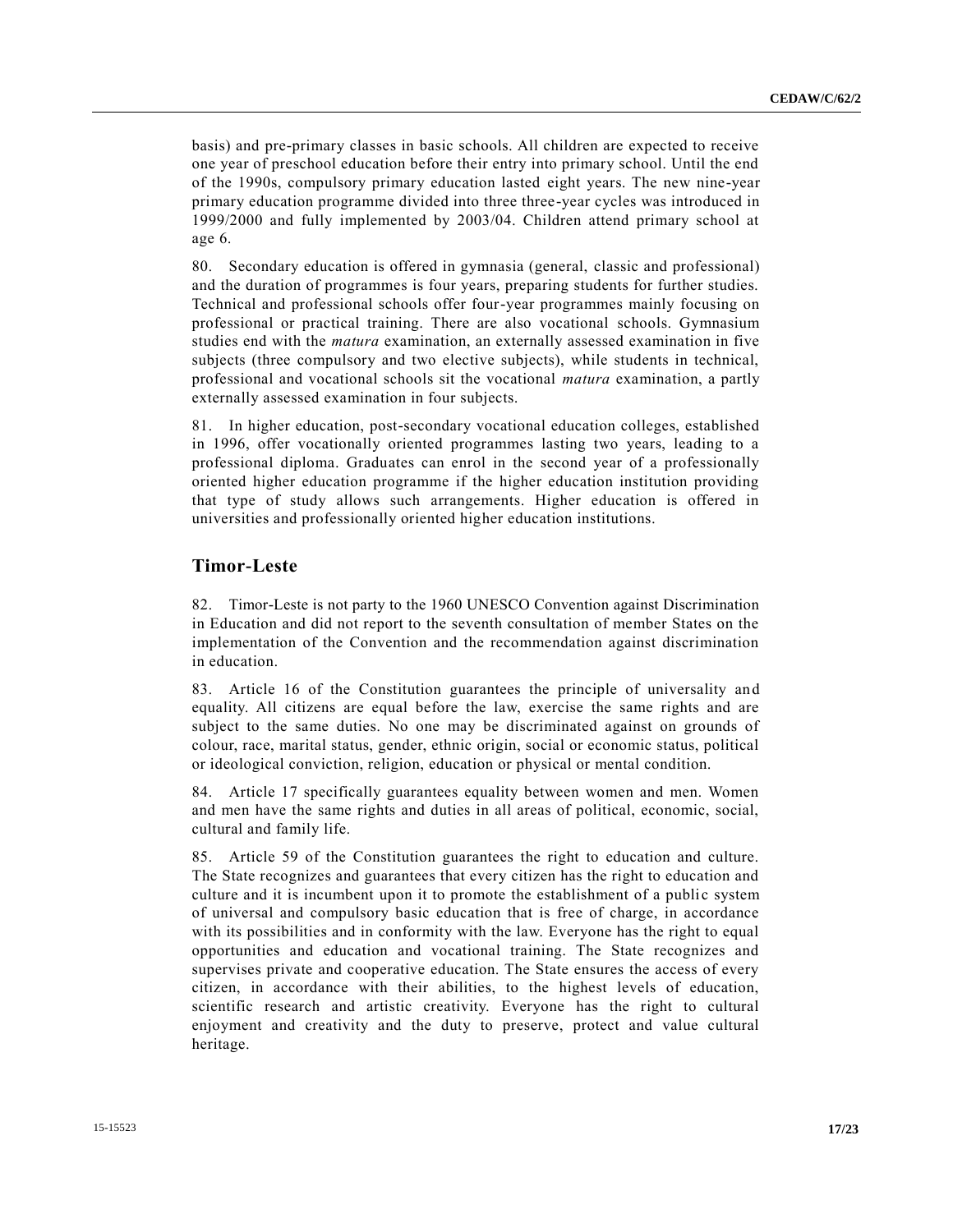86. The violence that gripped Timor-Leste in 1999 virtually destroyed an already weak education system. Since the restoration of civil order, the school system has been slowly reconstructed. Schools in many districts still function on an ad hoc basis, with many classes held outside. During the period administered by the United Nations Transitional Administration in East Timor, significant efforts were put into restoring some normality to the school system. Indonesian was replaced as the language of instruction by Tetum or local dialects. Through international cooperation, many donors were able to fund the reconstruction of school buildings. In that period, a new type of school was developed. Each district centre received trust account funds to build a joint primary-junior secondary school, or *escola basica*, on one campus. During the period of reconstruction, thousands of volunteers, both Timorese and international, brought children together, restored school campuses, refitted classrooms and served as teachers.

87. Today most children attend primary school and 82 per cent progress to secondary school. However, almost 8 per cent of children aged 7 to 14 are engaged in some kind of employment. The adult literacy rate is 51 per cent, with great inequalities between males (59 per cent) and females (43 per cent). Nowadays, education is provided in the national language of Tetum, and Portuguese and English are the secondary languages.

88. Prior to 2008, Timor-Leste had used a 6-3-3 formal education structure. Nowadays it has a 9-3 formal education structure. In principle, basic education is free and compulsory. Basic education has an official entry age of six and a duration of nine grades. Basic education is subdivided into three cycles with a 4-2-3 structure. Secondary school consists of grades 10 to 12. The system is structured so that the primary school cycle lasts six years, lower secondary lasts three years and upper secondary lasts three years. Timor-Leste has a total of 350,000 pupils enrolled in primary and secondary education. Of these pupils, about 242,000 (69 per cent) are enrolled in primary education. However, it is notable that approximately 13 per cent of youth have no formal education and 16 per cent of youth have attained at most incomplete primary education, meaning that in total 29 per cent of those who are 15 to 24 year of age have not completed primary education.

89. Timor-Leste University started in 2000. It is an important part of the education system and conducts classes in political science, economics, education and agriculture.

90. Within the UNESCO participation programme, a project on reducing violence against women has been designed and implemented in Timor-Leste. The project aims to change the mindset in local communities, based on the reality that the number of cases related to gender violence is still high in Timor-Leste and the patriarchy system is still dominant in society, which allows men to decide on behalf of the women at the domestic level and in the public sphere. Violence against women is an international problem that creates a negative impact on women and children and psychological frustration, exploitation and social stereotypes. In Timor-Leste, as a post-conflict country, efforts need to be made to prevent genderbased violence. The project involves work with male groups from two villages and one district to promote gender equity, targeting rural areas to promote and increase the knowledge of male groups related to gender equality and the prevention of violence against women.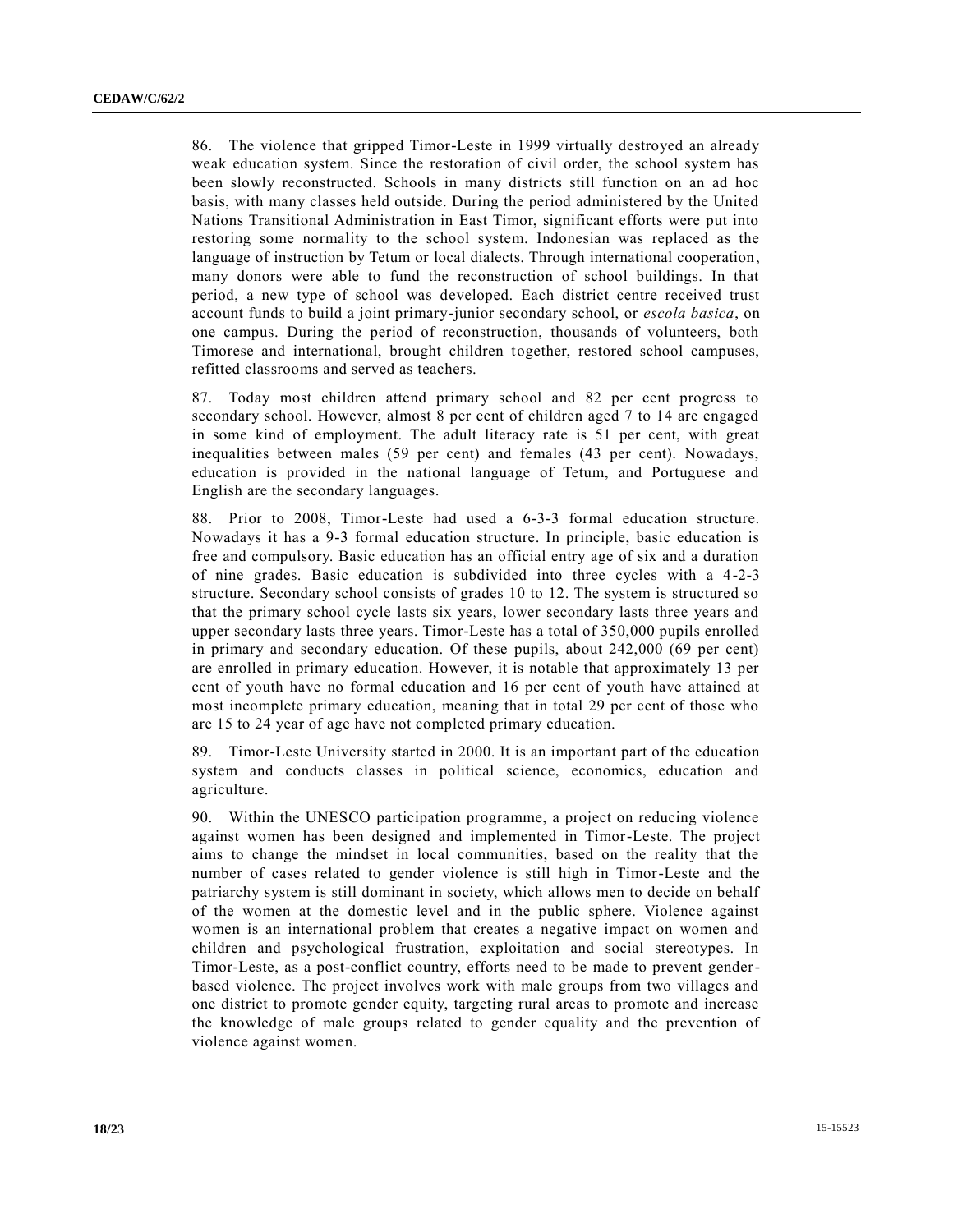91. Also within the UNESCO participation programme, a project on the weaving tradition of the Ema Kemak consists of community participatory research work in which community members, mostly women, are encouraged to reflect on ancient traditional practices and to assist in their documentation. That process contributes to the safeguarding of the intangible cultural Kemak heritage and provides an opportunity for the community to engage in the wider context of the nation in showcasing their art.

#### **United Arab Emirates**

92. The United Arab Emirates is not party to the 1960 UNESCO Convention against Discrimination in Education and did not report to the seventh consultation of member States on the implementation of the Convention and the recommendation against discrimination in education.

93. Article 14 of the Constitution stipulates that equality, social justice, ensuring safety and security and equality of opportunity for all citizens are the pillars of society. Further, under article 25, all persons are equal before the law, without distinction between citizens of the Union in regard to race, nationality, religious belief or social status.

94. Article 17 of the Constitution stipulates that education is a fundamental factor for the progress of society. It is compulsory in its primary stage and free of charge at all stages within the Union. The law prescribes the necessary plans for the propagation and spread of education at various levels and for the eradication of illiteracy. Under article 18, private schools may be established by individuals and organizations in accordance with the provisions of the law, provided that such schools are subject to the supervision of the competent public authorities and their directives.

95. The Ministry of Education is responsible for the general education, literacy and adult education programmes. Higher education is under the responsibility of the Ministry of Higher Education and Scientific Research. Special education schools are under the responsibility of the Ministry of Social Affairs. Schools are licensed by the relevant educational zone in the Emirate in which they operate. The Ministry of Education oversees all emirate-based education councils and authorities.

96. Preschool (kindergarten) is not compulsory, covers two years and accepts children from the age of 4. Basic education is compulsory and the admission age for primary school is 6. Until 2000, primary education lasted six years for children aged 6 to 11. It included two stages: junior primary (grades 1 to 3, class-teacher system) and senior primary (grades 4 to 6, subject-teacher system). Starting in 2000/01, a new system of basic education has been introduced, with the first cycle (primary education) covering grades 1 to 5. Over 40 per cent of pupils attend private schools, most of them offering instruction in English or other foreign languages. Overall, private schools implement more than 17 different curricula.

97. Under the new structure introduced in 2000/01, the second cycle of basic education covers grades 6 to 9. General secondary education lasts three years and is for ages 15 to 17. After a common first year of core subjects, students can choose between the science and arts tracks. Technical education comprises three main streams: technical, agricultural and commercial. At the end of the general and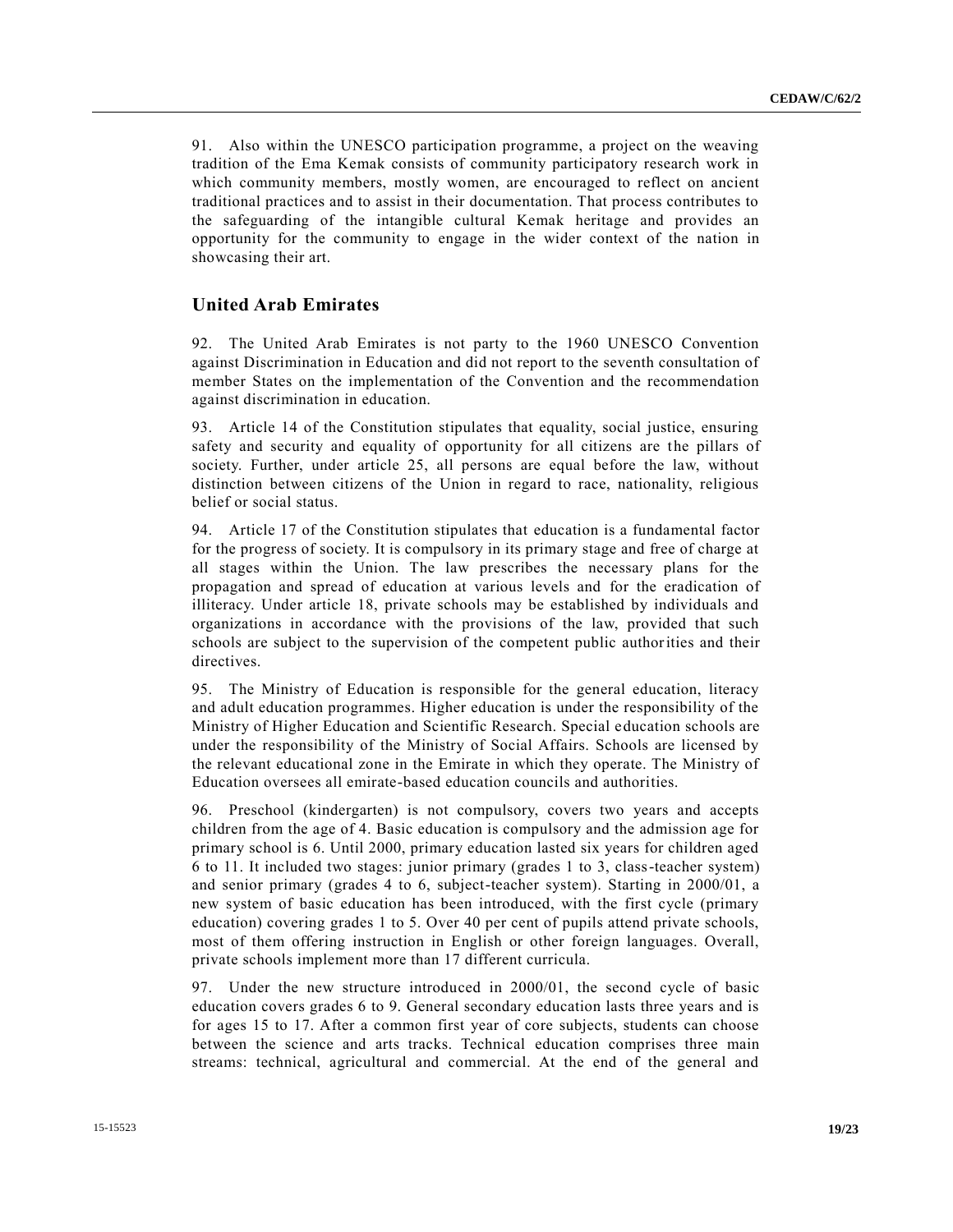technical secondary stages, students receive the secondary school-leaving certificate or the technical secondary diploma after passing a general examination.

98. Higher education is offered at universities, higher colleges of technology and other higher education institutes. Students who apply through the National Admissions and Placement Office to study at the United Arab Emirates University, higher colleges of technology or Zayed University are required to take the common educational proficiency assessment, which consists of two tests in English and mathematics.

#### **Uzbekistan**

99. Uzbekistan has been party to the 1960 UNESCO Convention against Discrimination in Education since 1997 and also responded to the seventh consultation of member States on the implementation of the Convention and the recommendation against discrimination in education. The report of Uzbekistan contains detailed information demonstrating the implementation of national laws/education policy and the extent to which they correspond to the provisions of the Convention. In relation to the issue of admission of pupils to educational institutions at all levels, information provided by the report highlights the legal and administrative measures adopted to give effect to non-discrimination and the treatment of refugees.

100. Article 18 of the Constitution stipulates that all citizens have equal rights and freedoms and are equal before the law, without distinction of sex, race, nationality, language, religion, social origin, convictions, individual and social status. Any privileges may be granted solely by the law and conform to the principles of social justice

101. Under article 41, everyone has the right to education. The State guarantees free secondary education. Schooling is under State supervision.

102. Article 42 guarantees to everyone freedom of scientific research and engineering work and the right to enjoy cultural benefits. The State promotes the cultural, scientific and technical development of society.

103. Several legislative reforms of the education system of Uzbekistan have taken place since 1992. The latest was passed in 2007 and reaffirmed the constitutional commitment to providing free compulsory education for all children. General basic education (primary and secondary, grades 1-9) is compulsory and provided free in public institutions.

104. Primary (basic) education is provided in several types of basic education schools: schools with only primary education (grades 1-4); schools which offer partial (grades 1-9) and complete (grades 1-11) secondary education; adult education centres and specialized schools and boarding schools for students with disabilities. General basic education (grades 1-9) is compulsory and the admission age is 6 or 7.

105. Secondary education consists of two or three years of upper secondary education or vocational technical education. That is provided at two levels: the first level offers six months to three years of basic vocational training; the second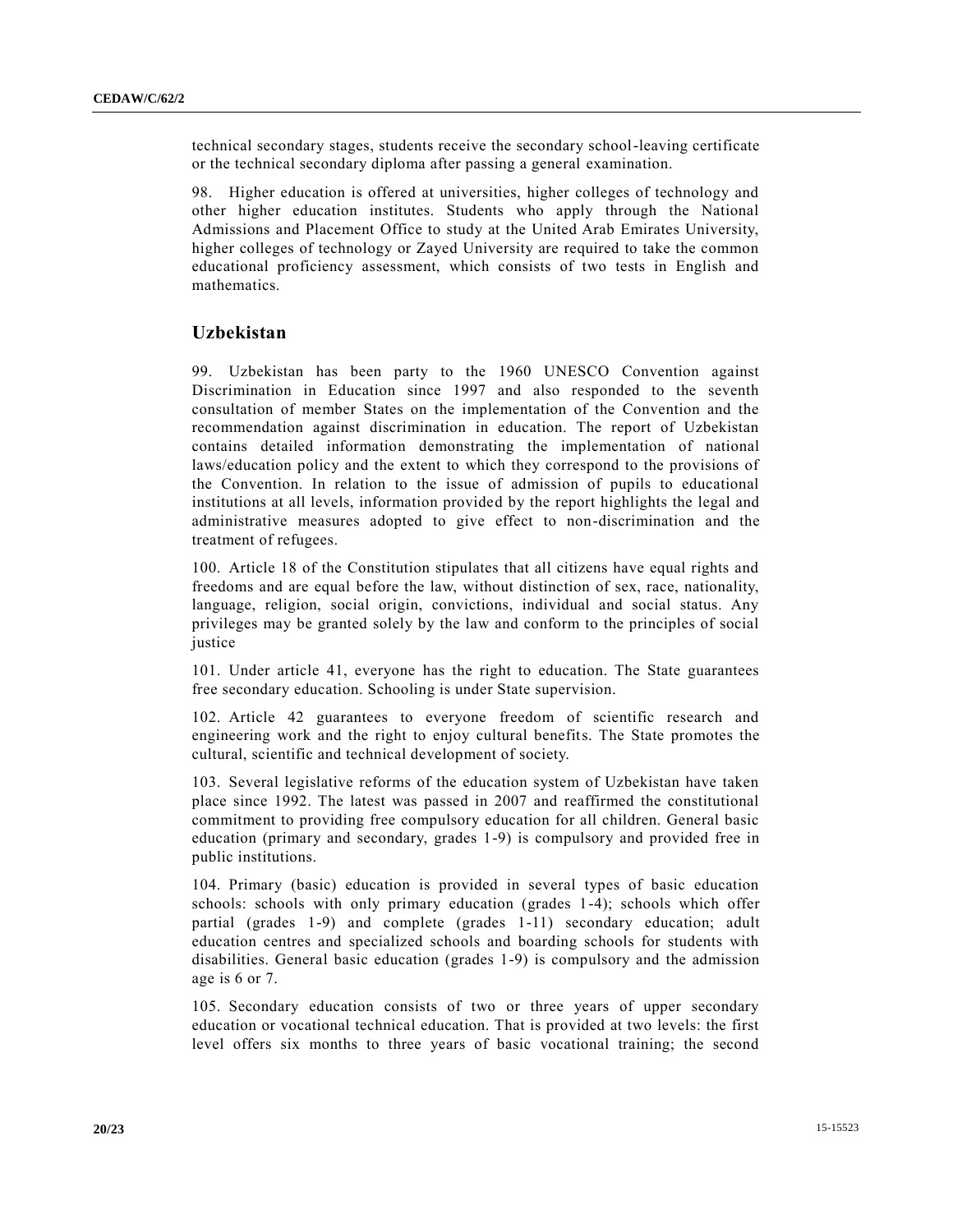level generally offers two years of training (post-secondary level) in over 300 specializations, leading to a diploma of specialized secondary education.

106. Higher education is provided in universities and higher education institutions. Access to the four-year bachelor's degree programme is subject to State test-based selection. An additional two years are required for a master's degree and another six years for a full doctoral degree.

107. Within the UNESCO participation programme, the project on the empowerment of women through lifelong learning programmes in rural areas is focused on raising the awareness of youth and households regarding women's rights and the potential of achieving their well-being in society. Within the project, training sessions are being carried out in three rural areas of Uzbekistan: Chavkan village, Qashqadaryo region; Tortkul village, Andijan region; and Dehqonobod village, Syrdarya region. In each training session, 50 vulnerable women and girls are covered by four qualified trainers. The project also envisages the publication of a manual on entrepreneurship that will be distributed among participants of the training.

108. The overall goal of the UNAIDS Unified Budget, Results and Accountability Framework project on the enhancement of national capacity in the field of comprehensive HIV and drug use prevention and reproductive health education is to strengthen comprehensive gender-sensitive, age-specific and culturally appropriate HIV and drug use prevention education in Uzbekistan through formal and non-formal channels. More particularly, the project aims to enhance the access of young people to communication and education on HIV, gender-based violence and drug use prevention, harm reduction and sexual and reproductive health in and out of school settings that is informed by evidence, and is rights-based, gender-sensitive, agespecific and culturally appropriate. It also aims to sensitize educational institutions and policy- and decision makers at national, regional and local levels to HIV prevention, sexuality and reproductive health education.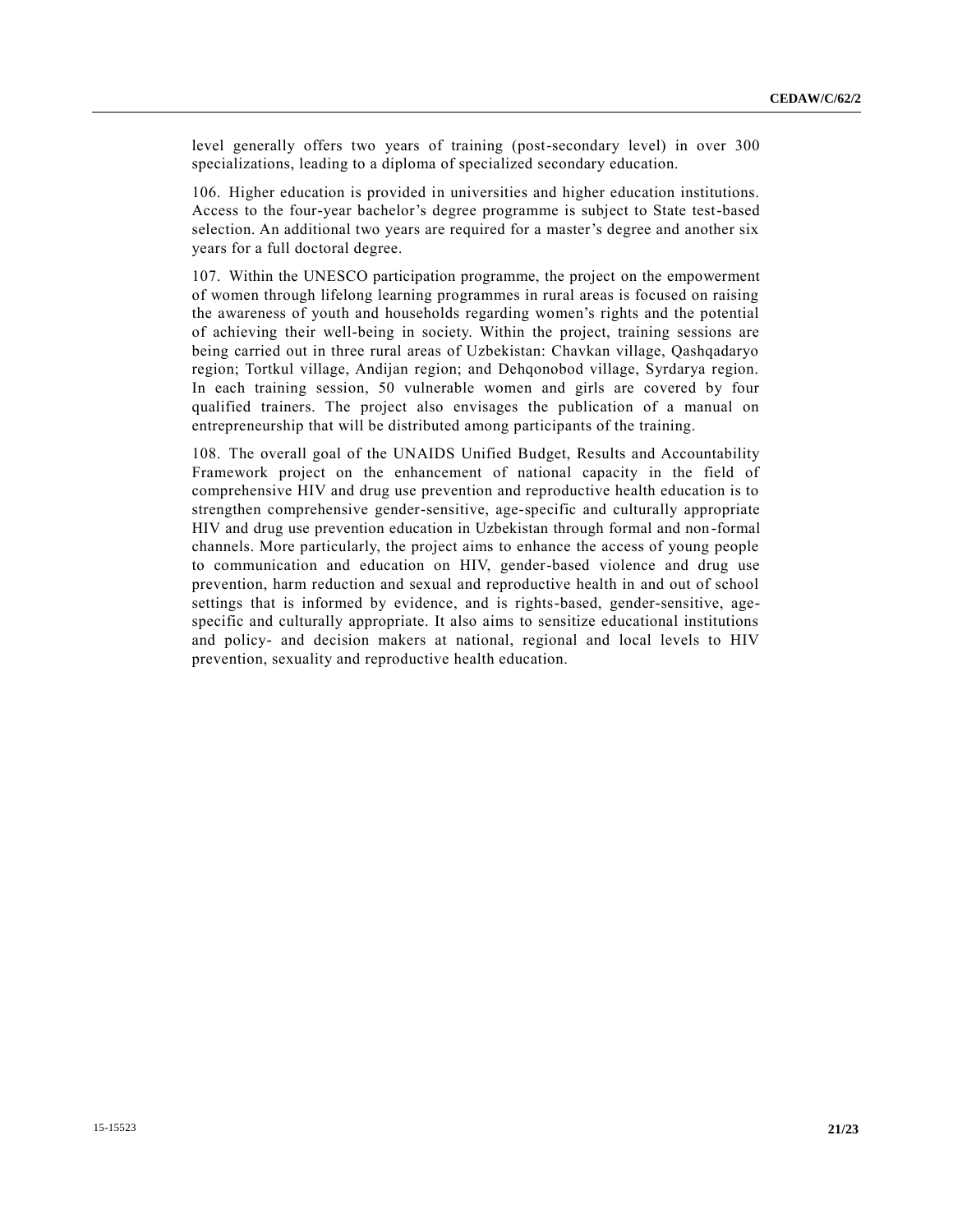#### **22 /23 Annex**

## **Educational statistics for countries reporting to the Committee on the Elimination of Discrimination against Women at its sixty-second session: gross enrolment ratios of women and men and gender parity index**

| Country    | Year | Gross enrolment ratio,<br>primary |                          | Gross enrolment ratio,<br>secondary |                          | Gross enrolment ratio,<br>tertiary |                          | Gender parity<br>index for gross | Gender parity index<br>for gross enrolment | Gender parity<br>index for gross |
|------------|------|-----------------------------------|--------------------------|-------------------------------------|--------------------------|------------------------------------|--------------------------|----------------------------------|--------------------------------------------|----------------------------------|
|            |      | Female                            | Male                     | Female                              | Male                     | Female                             | Male                     | enrolment ratio,<br>primary      | ratio, secondary<br>(all programmes)       | enrolment ratio.<br>tertiary     |
| Lebanon    | 2009 | 98.01                             | 106.87                   | 76.50                               | 75.77                    | 49.14                              | 47.18                    | 0.92                             | 1.01                                       | 1.04                             |
|            | 2010 | 98.62                             | 108.33                   | 75.01                               | 73.64                    | 48.62                              | 46.87                    | 0.91                             | 1.02                                       | 1.04                             |
|            | 2011 | 98.80                             | 108.84                   | 76.42                               | 75.82                    | 49.79                              | 49.67                    | 0.91                             | 1.01                                       | 1.00                             |
|            | 2012 | 101.86                            | 111.40                   | 74.27                               | 73.67                    | 47.84                              | 44.52                    | 0.91                             | 1.01                                       | 1.07                             |
|            | 2013 | 108.77                            | 118.20                   | 75.25                               | 74.83                    | 49.84                              | 45.84                    | 0.92                             | 1.01                                       | 1.09                             |
| Liberia    | 2009 | 94.11                             | 104.99                   |                                     | $\overline{\phantom{m}}$ | $\overline{\phantom{m}}$           | $\overline{\phantom{m}}$ | 0.90                             | $\qquad \qquad -$                          | $\overline{\phantom{0}}$         |
|            | 2010 | $\overline{\phantom{m}}$          | $\overline{\phantom{0}}$ |                                     | $\equiv$                 | 6.44                               | 12.09                    | $\overline{\phantom{a}}$         | $\overline{\phantom{0}}$                   | 0.53                             |
|            | 2011 | 97.80                             | 106.81                   | 40.64                               | 49.54                    | $\equiv$                           | $\overline{\phantom{m}}$ | 0.92                             | 0.82                                       | $\overline{\phantom{0}}$         |
|            | 2012 |                                   |                          |                                     |                          | 8.98                               | 14.23                    |                                  |                                            | 0.63                             |
|            | 2013 |                                   |                          |                                     | $\qquad \qquad -$        | $\overline{\phantom{m}}$           | $\overline{\phantom{m}}$ |                                  | $\overline{\phantom{m}}$                   | $\overline{\phantom{a}}$         |
| Madagascar | 2009 | 112.43                            | 151.65                   | 29.43                               | $31.34^{a}$              | 3.26                               | 3.61                     | 0.98                             | $0.94^a$                                   | 0.90                             |
|            | 2010 | 143.25                            | 145.89                   |                                     |                          | 3.44                               | 3.77                     | 0.98                             | $\overline{\phantom{m}}$                   | 0.91                             |
|            | 2011 | 143.11                            | 145.84                   | $35.65^a$                           | $37.54^a$                | 3.85                               | 4.16                     | 0.98                             | $0.95^a$                                   | 0.93                             |
|            | 2012 | 144.25                            | 146.12                   | 37.13                               | 38.93                    | 3.91                               | 4.26                     | 0.99                             | 0.95                                       | 0.92                             |
|            | 2013 | 144.70                            | 145.79                   | 37.65                               | 39.13                    | 4.11                               | 4.38                     | 0.99                             | 0.96                                       | 0.94                             |
| Malawi     | 2009 | 132.82                            | 129.11                   | 29.37                               | 33.51                    | $\overline{\phantom{a}}$           | $\overline{\phantom{m}}$ | 1.03                             | 0.88                                       | $\qquad \qquad -$                |
|            | 2010 | 140.19                            | 135.24                   | 31.09                               | 34.20                    | 0.55                               | 0.89                     | 1.04                             | 0.91                                       | 0.62                             |
|            | 2011 | 142.95                            | 137.42                   | 32.30                               | 35.32                    | 0.64                               | 0.99                     | 1.04                             | 0.91                                       | 0.65                             |
|            | 2012 | 143.91                            | 138.72                   | 32.41                               | 36.05                    | $\frac{1}{2}$                      | $\overline{\phantom{m}}$ | 1.04                             | 0.90                                       |                                  |
|            | 2013 | 143.75                            | 138.98                   | 34.86                               | 38.31                    | $\overline{\phantom{0}}$           | $\overline{\phantom{0}}$ | 1.03                             | 0.91                                       | $\qquad \qquad -$                |
| Portugal   | 2009 | 112.43                            | 116.25                   | 109.28                              | 105.26                   | 68.15                              | 57.24                    | 0.97                             | 1.04                                       | 1.19                             |
|            | 2010 | 110.61                            | 113.51                   | 110.95                              | 108.53                   | 71.76                              | 60.37                    | 0.97                             | 1.02                                       | 1.19                             |
|            | 2011 | 108.25                            | 110.49                   | 112.01                              | 110.54                   | 75.56                              | 63.28                    | 0.98                             | 1.01                                       | 1.19                             |
|            | 2012 | 105.35                            | 107.16                   | 113.13                              | 112.58                   | 75.19                              | 62.79                    | 0.98                             | 1.00                                       | 1.20                             |
|            | 2013 | 103.61                            | 105.92                   | 122.84                              | 122.89                   | 71.55                              | 60.56                    | 0.98                             | 1.00                                       | 1.18                             |